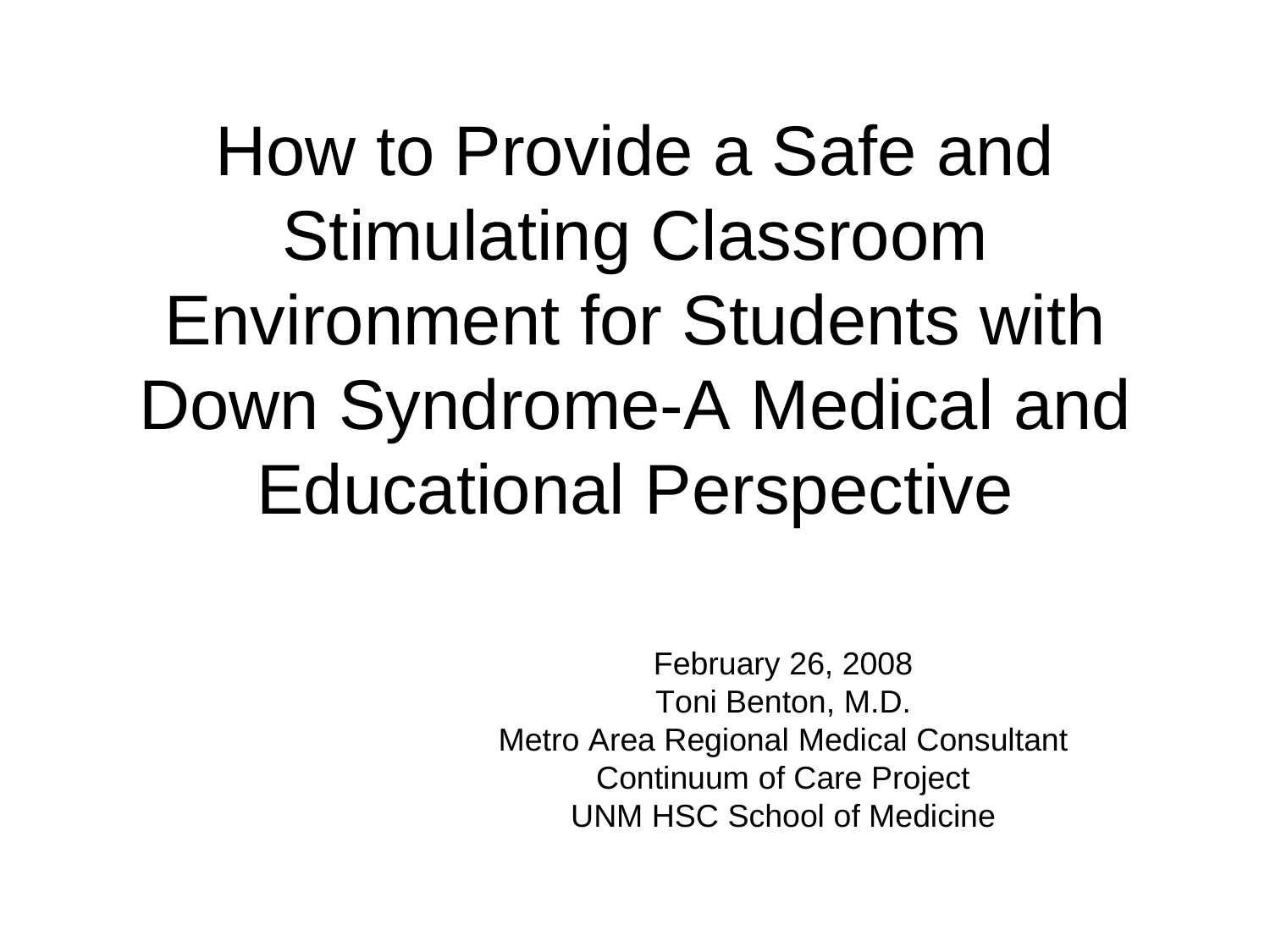#### Down Syndrome

- ❖ Dr. John Langdon Down described the syndrome in 1866.
- Diagnosis was made clinically until 1959
- $\triangle$  **The chromosome abnormality was discovered in** 1959.
- $\triangle$  **Down syndrome is one of the first symptom** complexes associated with mental retardation to be identified as a syndrome.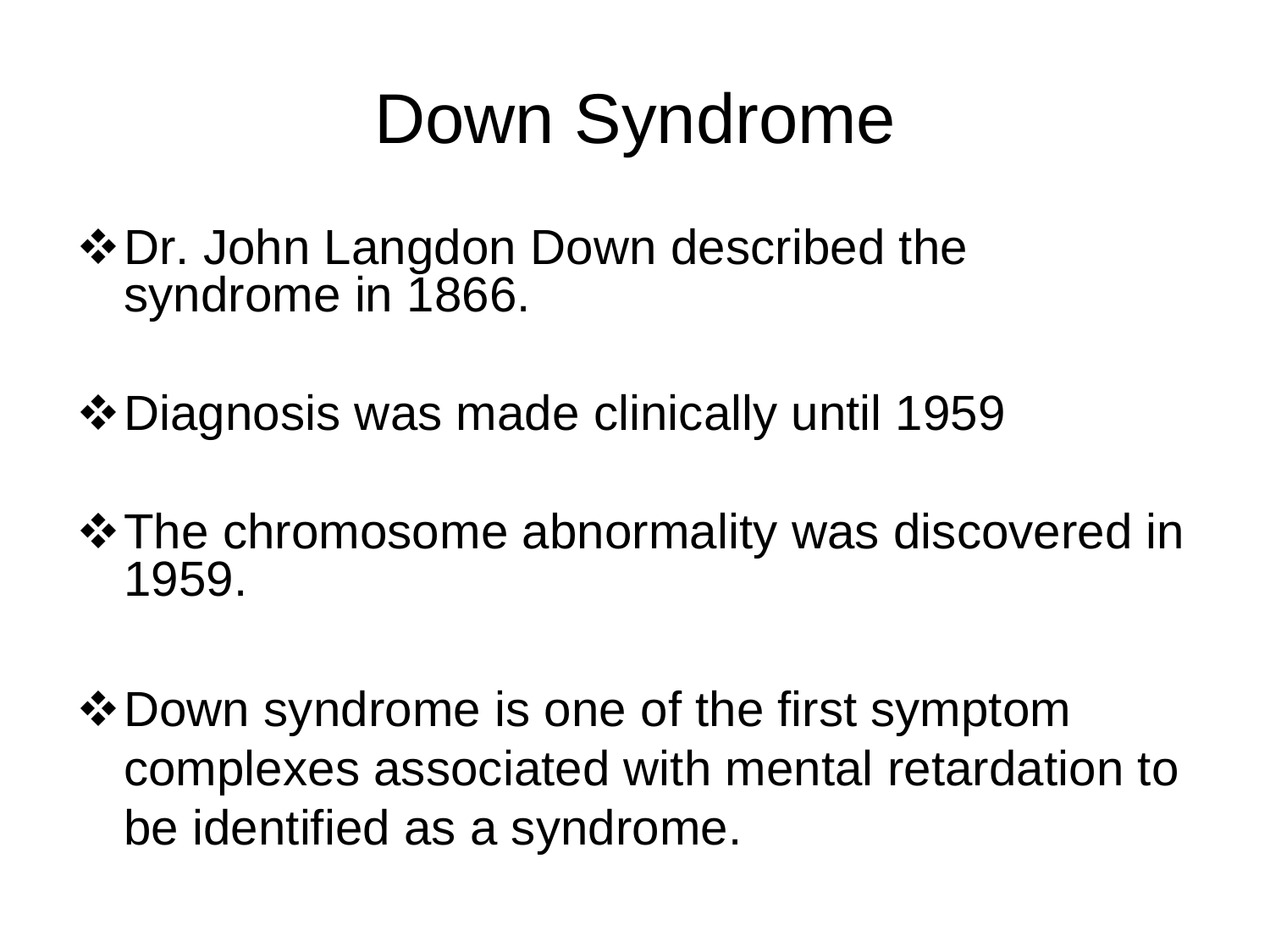#### Down Syndrome **Overview**

- $\cdot$  It is the most common pattern of human malformation with an incidence in the general population of 1 in 800-1000 live births.
- Over 350,000 people in the United States have Down syndrome.
- A high correlation exists between increasing maternal age and the presence of an extra chromosome in the offspring.
- ❖ Therefore, the expected rate of Down syndrome in a woman 20 years of age is 1 in 1,925 compared to an expected rate of Down syndrome in a woman 45 years of age of 1 in 20.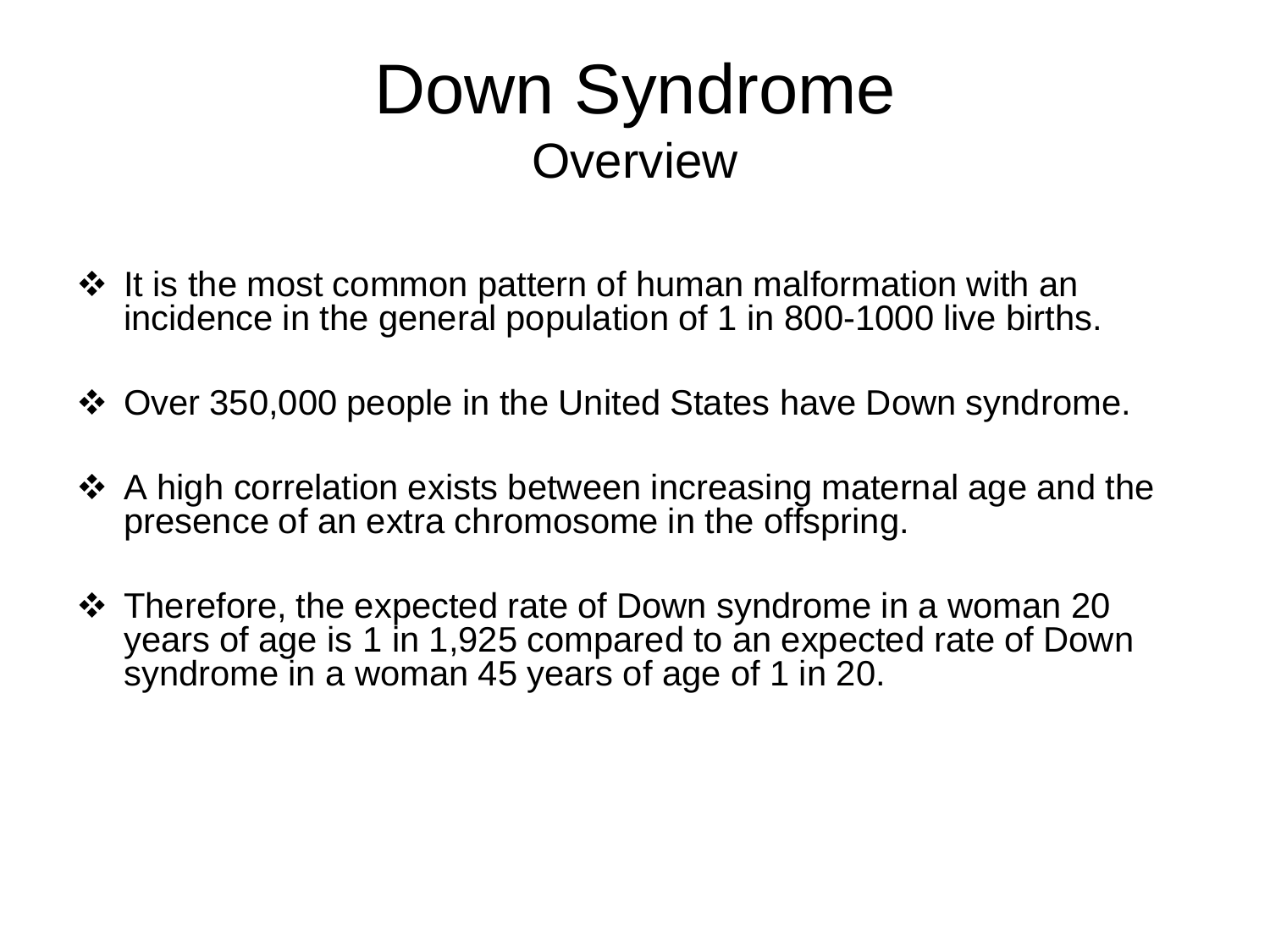#### Down Syndrome **Genetics**

- All persons with Down syndrome have duplicated chromosome 21 material
- $\cdot$  The origin of the duplicated genetic material can vary
- **❖ Nondisjunction** (about 96% of cases)
	- The extra chromosome may arise by abnormal sorting to produce an extra, free-standing chromosome (trisomy 21)
- **Translocation** (3 % of cases)
	- a joining of chromosomes to produce extra chromosome 21 material that is attached to another chromosome

#### **Mosaicism** (1-2%)

- Patients with mixtures of normal and trisomic cells (mosaic Down syndrome) often have milder phenotypes.
- Percentages of normal cells within the blood sample used for chromosome studies may differ from the percentages of normal cells in other tissues like brain or heart.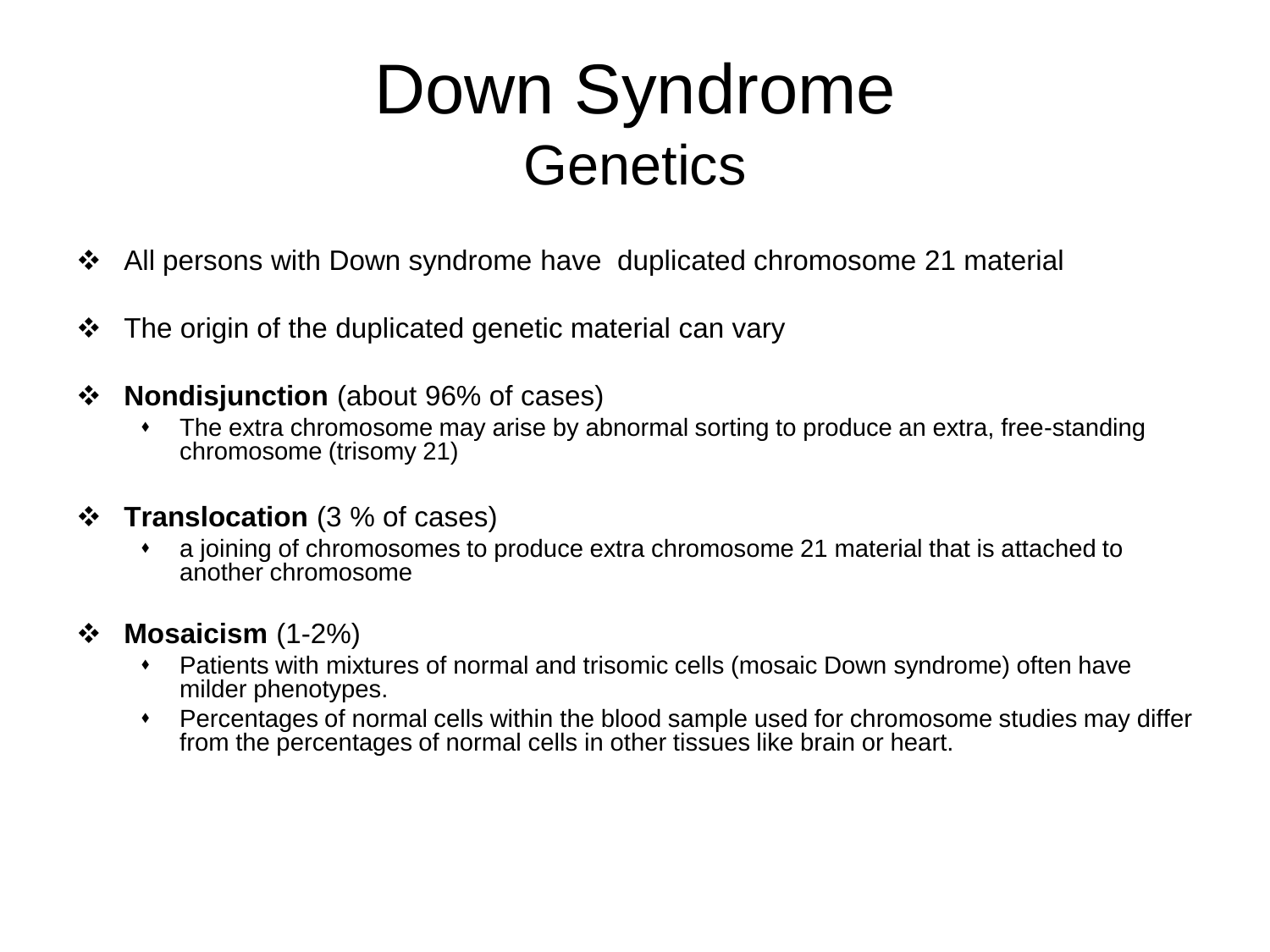#### Trisomy 21 Karyotype

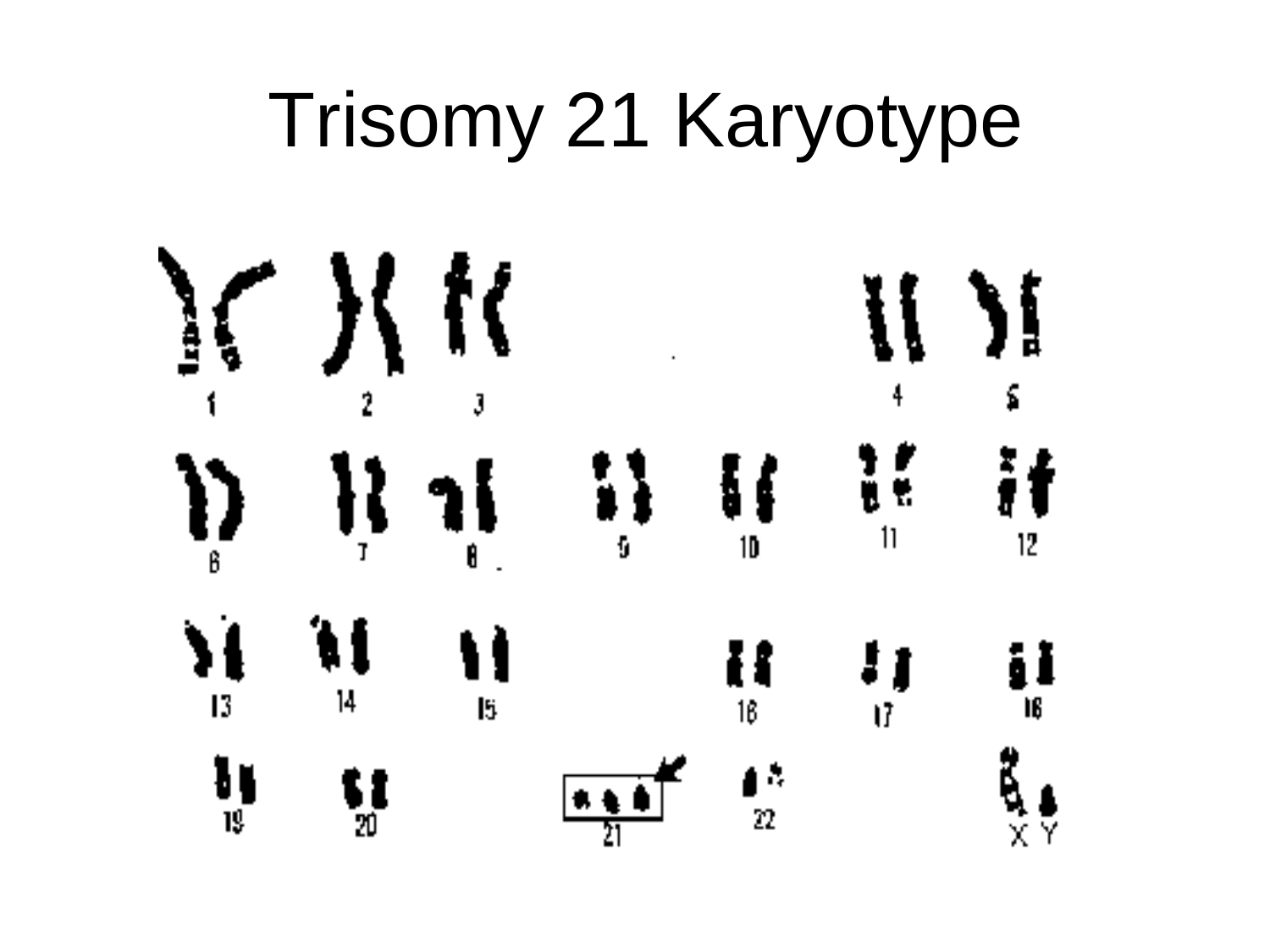- ❖ Extensive mapping of genes on this "critical region" of chromosome 21 is under way as part of the human genome initiative.
- $\div$  The mechanisms by which increased dosage of these genes leads to the Down syndrome phenotype are as yet unknown.



Figure 17.2. The "critical region" for the Down syndrome phenotype is on the long arm (q11.1-<br>Figure 17.2. The "critical region" for the Down syndrome phenotype is on the long legalized to the bracketed rigure 17.2. The children region for the bown synalogie process period is been decided to the bracketed<br>q22.3) of chromosome #21. Specific malformations are noted as being localized to the bracketed ergions. The most clear associations are bolded. (From Epstein, C.E. [Ed.]. [1991, January 17-18]. The regions. The most clear associations are bolded. (From Epstein, C.E. [Ed.]. [1991, January 17-18]. The regions. The most clear associations are bolded: (From Epiteman Down Syndrome Society Confer-<br>morphogenesis of Down syndrome [Proceedings of the National Down Syndrome Society Confermorphogenesis of Down syndrome proceedings of the Nonondi Domini, Director on Morphogenesis and Down Syndrome, New York] [p. 44]. Copyright © 1991 John Wiley & Sons: adapted by permission.)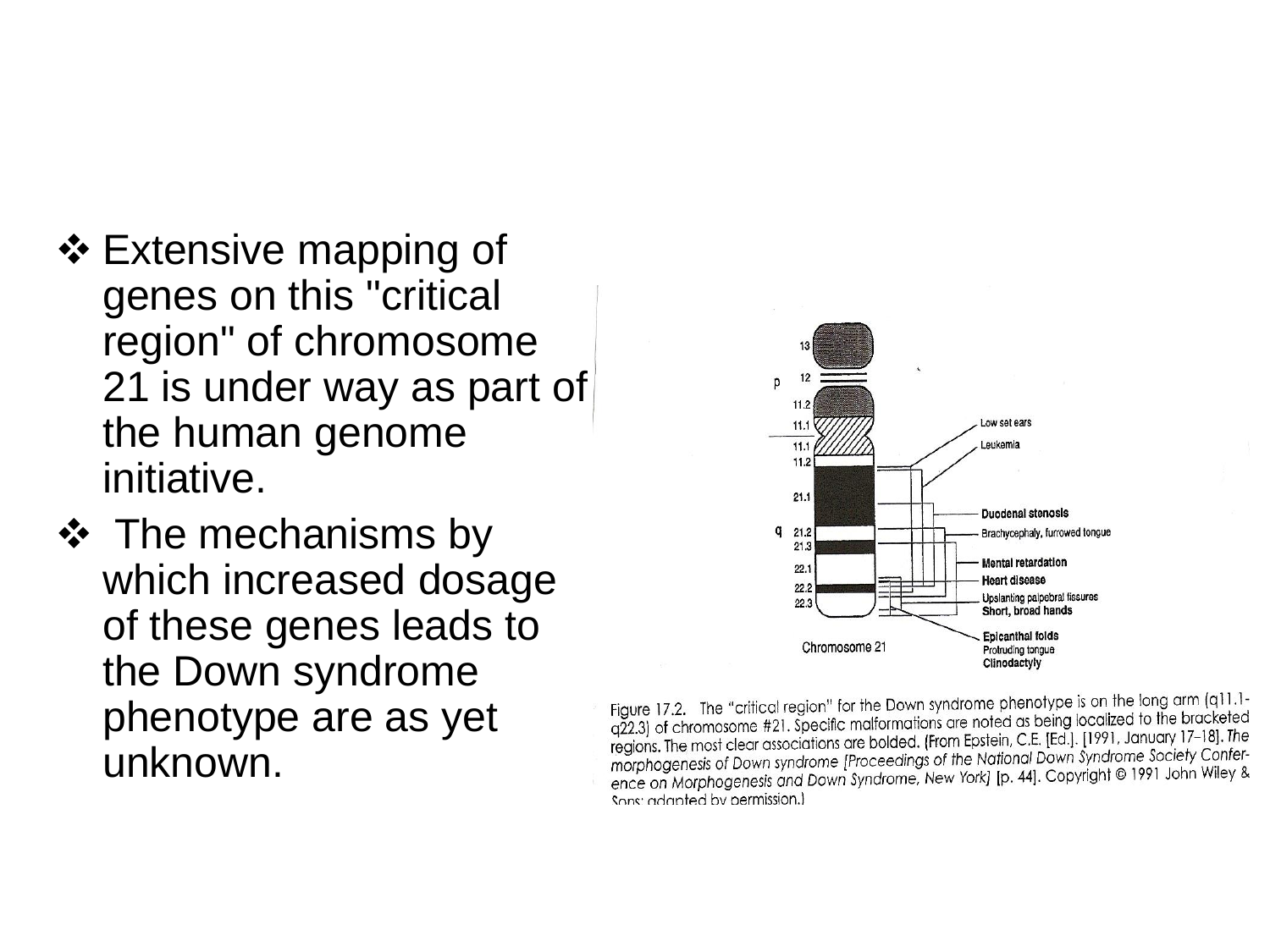# Clinical Features

- ❖ Extra and loose neck skin
- ❖ Single creases on the palms
- Clinodactyly (curved fifth finger)
- ❖ Broad space between the first and second toes
- **❖ A deep plantar crease**
- **❖ The tongue often** protrudes, more because of low muscle tone than true enlargement.

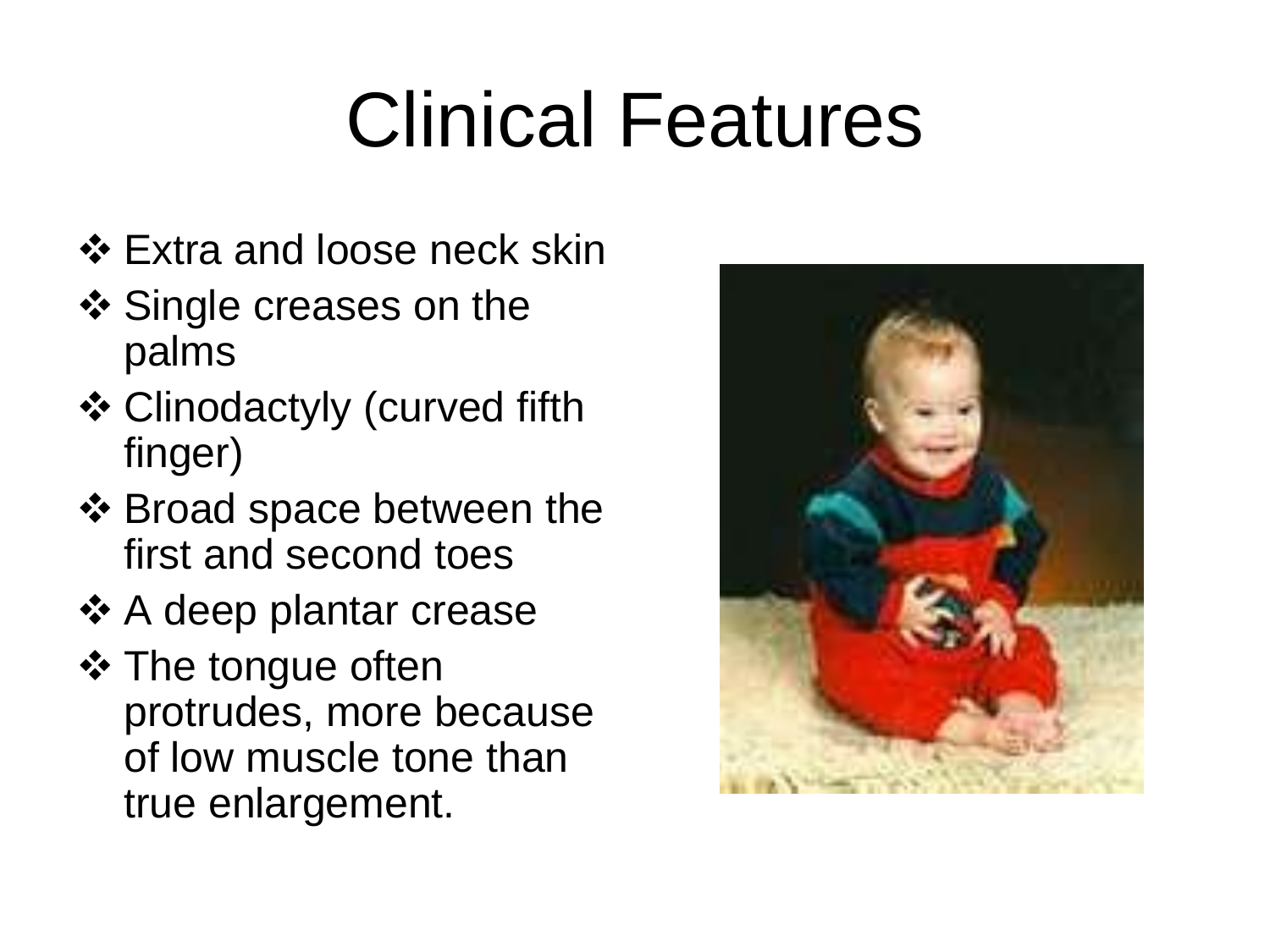#### Clinical Features

- ❖ As with all syndromes, the pattern of minor and major defects in Down syndrome varies from individual to individual.
- ❖ None of the anomalies taken alone are specific or diagnostic for Down syndrome.
- **❖ When Down syndrome is** suspected, a chromosome study (karyotype) will confirm or exclude the diagnosis.

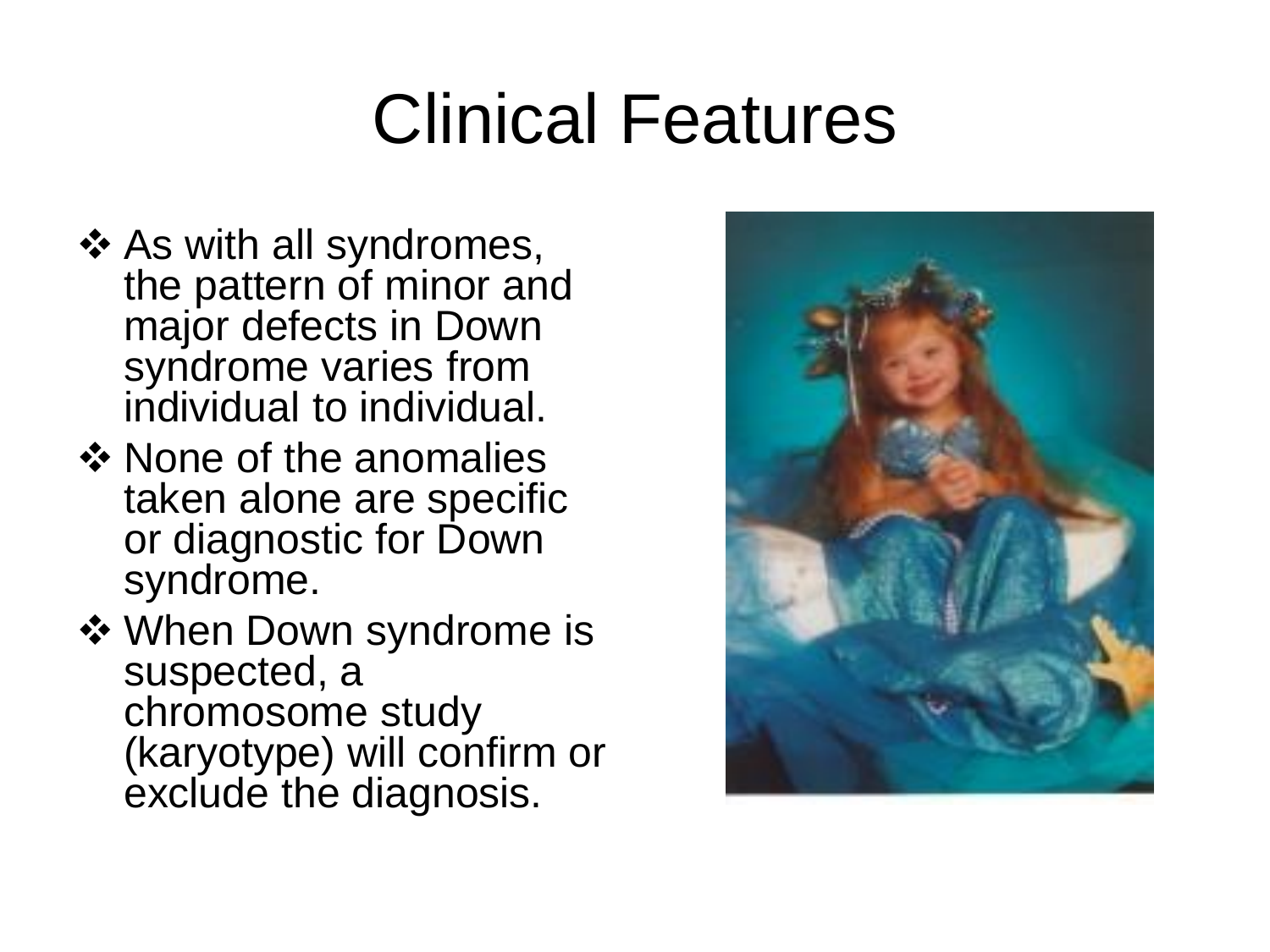# Clinical Features

- ❖ Central hair whorl (cowlick)
- ❖ Flat occiput (back of the head)
- **❖ Upslanting eyes**
- ❖ Epicanthal folds (folds around the corner of the eye)
- White spots in the iris of the eye (Brushfield spots)
- **❖ Upturned nose**

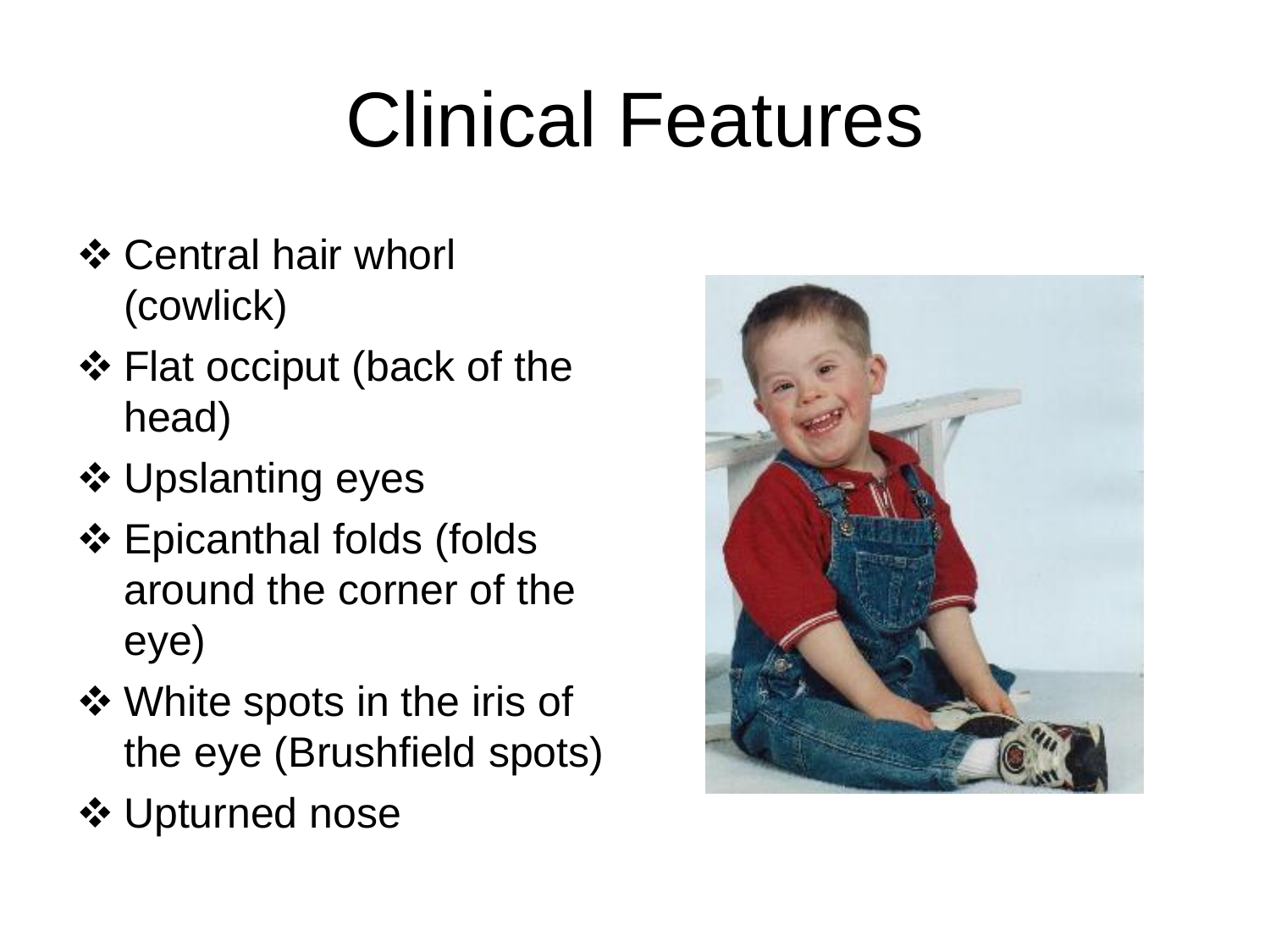# Related Conditions

- **❖ Congenital Heart** Disease
- *❖* Seizures
- $\div$  **Eye Anomalies**
- **☆ Hearing Loss**
- Genito-Urinary Tract Anomalies
- **\*** Respiratory Disease
- **☆ Obesity**
- Sleep Apnea
- Developmental Delays
- $\triangle$  **Blood Disease**
- $\div$  **Endocrine Disease**
- Blood Disorders
- **☆ Alzheimer's Disease**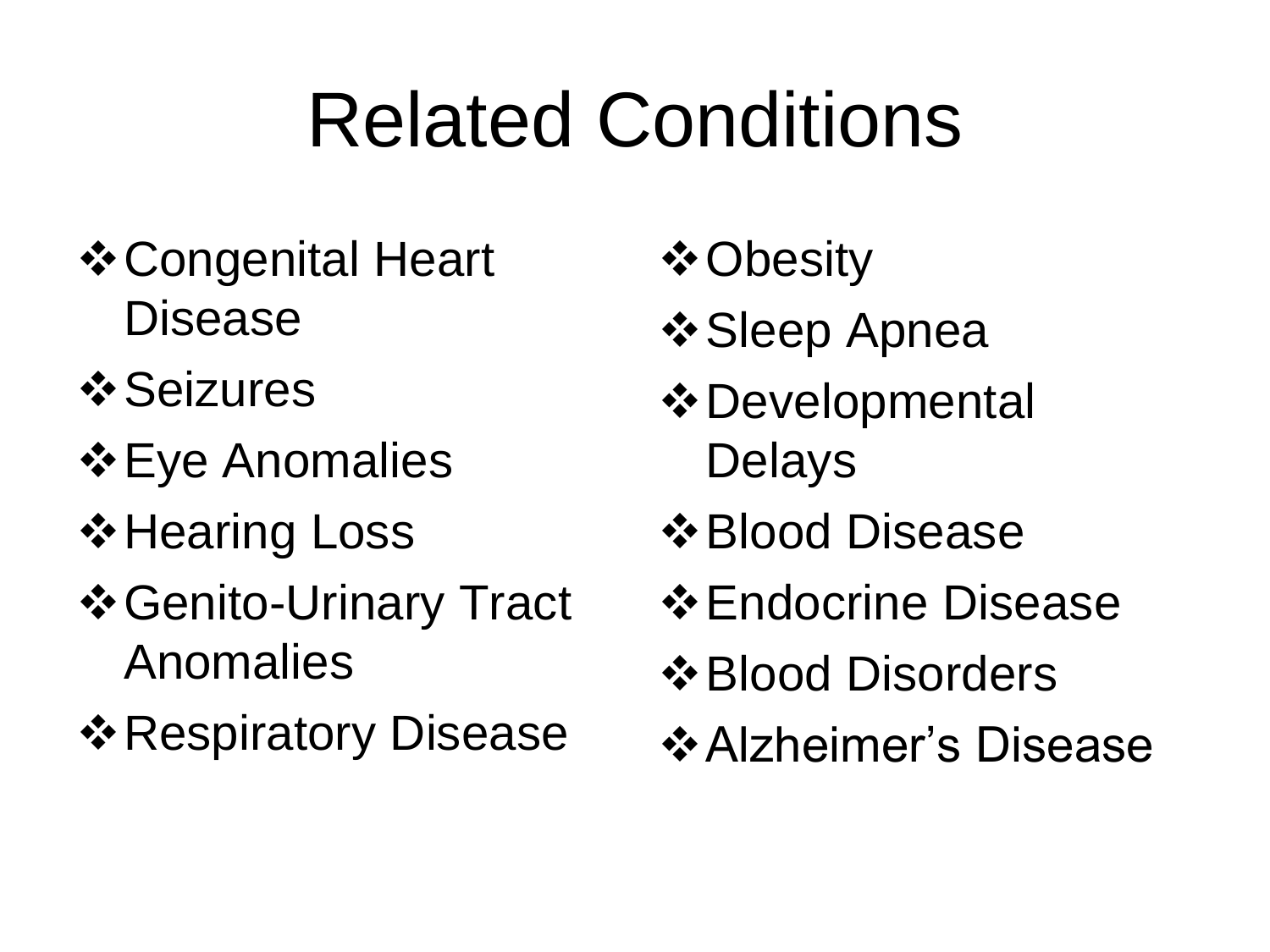#### Heart Defects

#### **40% of individuals with Down syndrome have some form of congenital heart defect**

- AV (atrioventricular) Septal defect
- Ventricular Septal Defect (VSD)
- Patent Ductus Arteriosus (PDA)
- Atrial Septal Defect (ASD)
- ❖ Tetralogy of Fallot
- **❖ Aberrant Subclavian Artery**
- ❖ Pulmonary Hypertension
- Adolescents and young adults can develop heart valve dysfunction even when they have had no history of congenital heart problems.
- $\div$  SBE prophylaxis may be necessary.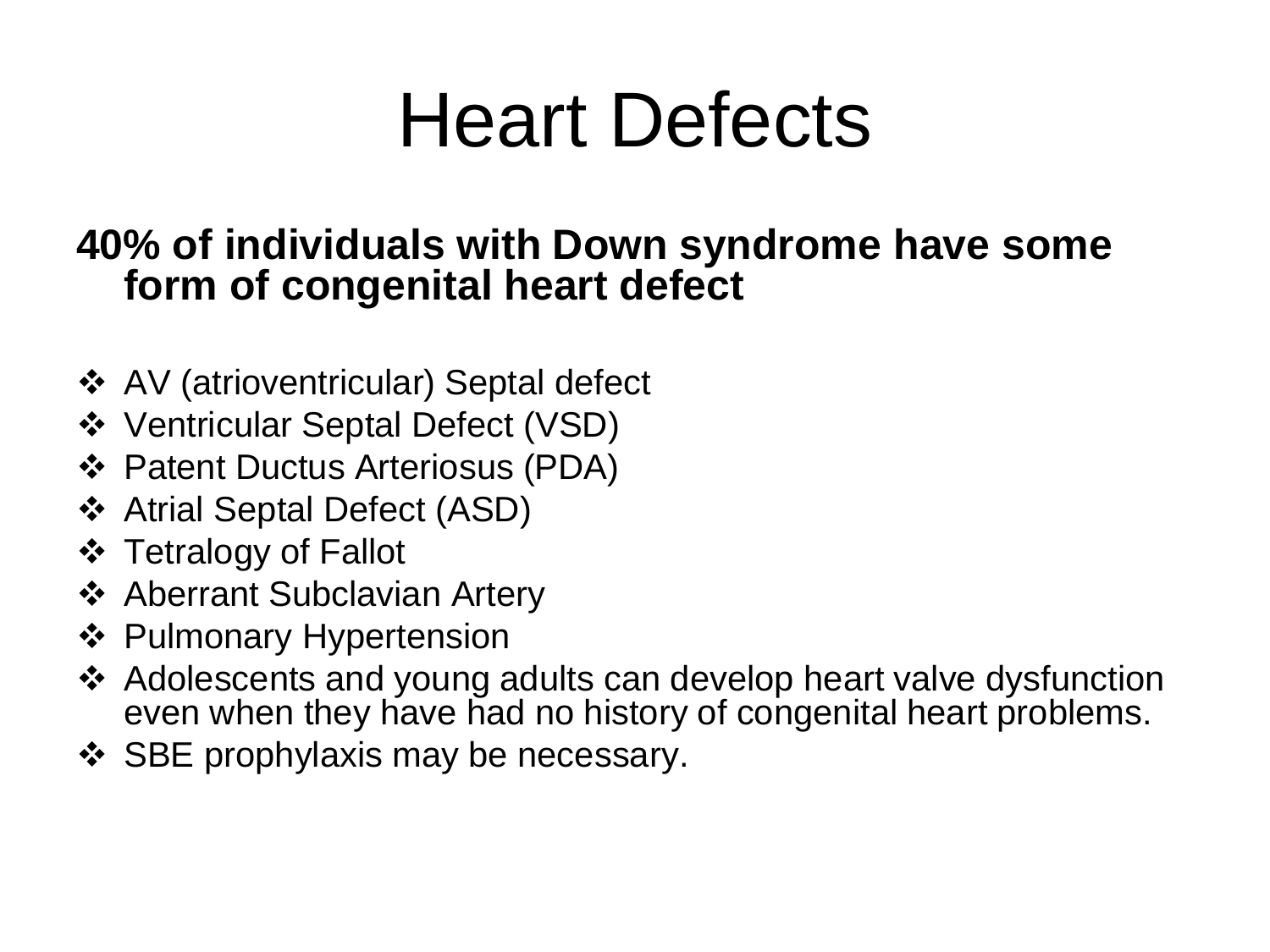# Ophthalmologic Features

- $\triangle$ **Brushfield spots** (speckling of the iris)
- $\triangle$ **Fine Lens Opacities**
- *❖***Nystagmus**
- *❖***Strabismus**
- *<u>☆Keratoconus</u>*
- **☆Ptosis**
- *❖* Cataracts
- *❖***Astigmatism**
- $\triangle$ **Hyperopia (far** sightedness)
- Myopia (near sightedness)
- $\triangle$ **Blepharitis**
- **☆ Tear Duct Obstruction**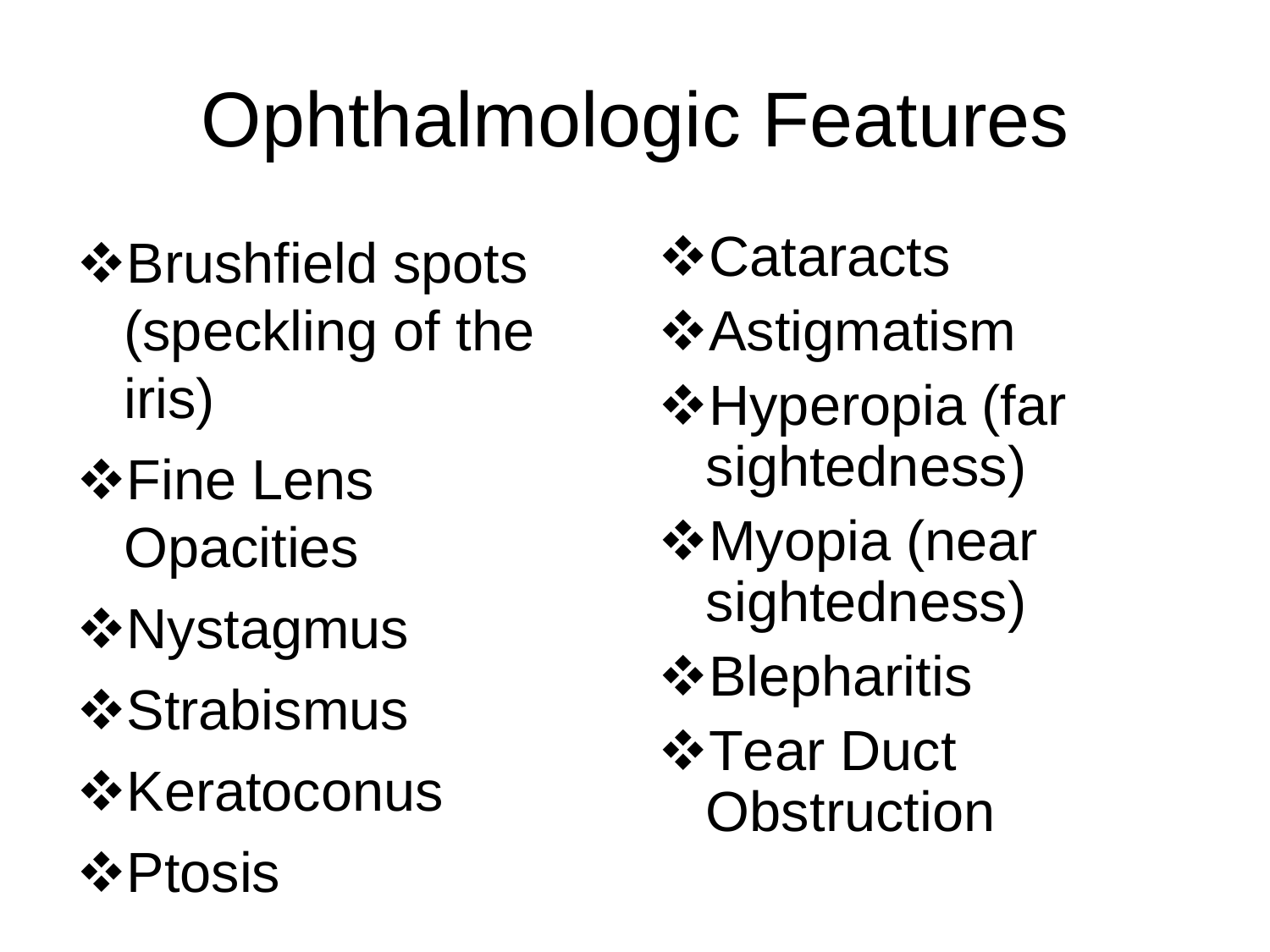#### Ophthalmologic Features

#### **Brushfield Spots**



#### **Keratoconus**

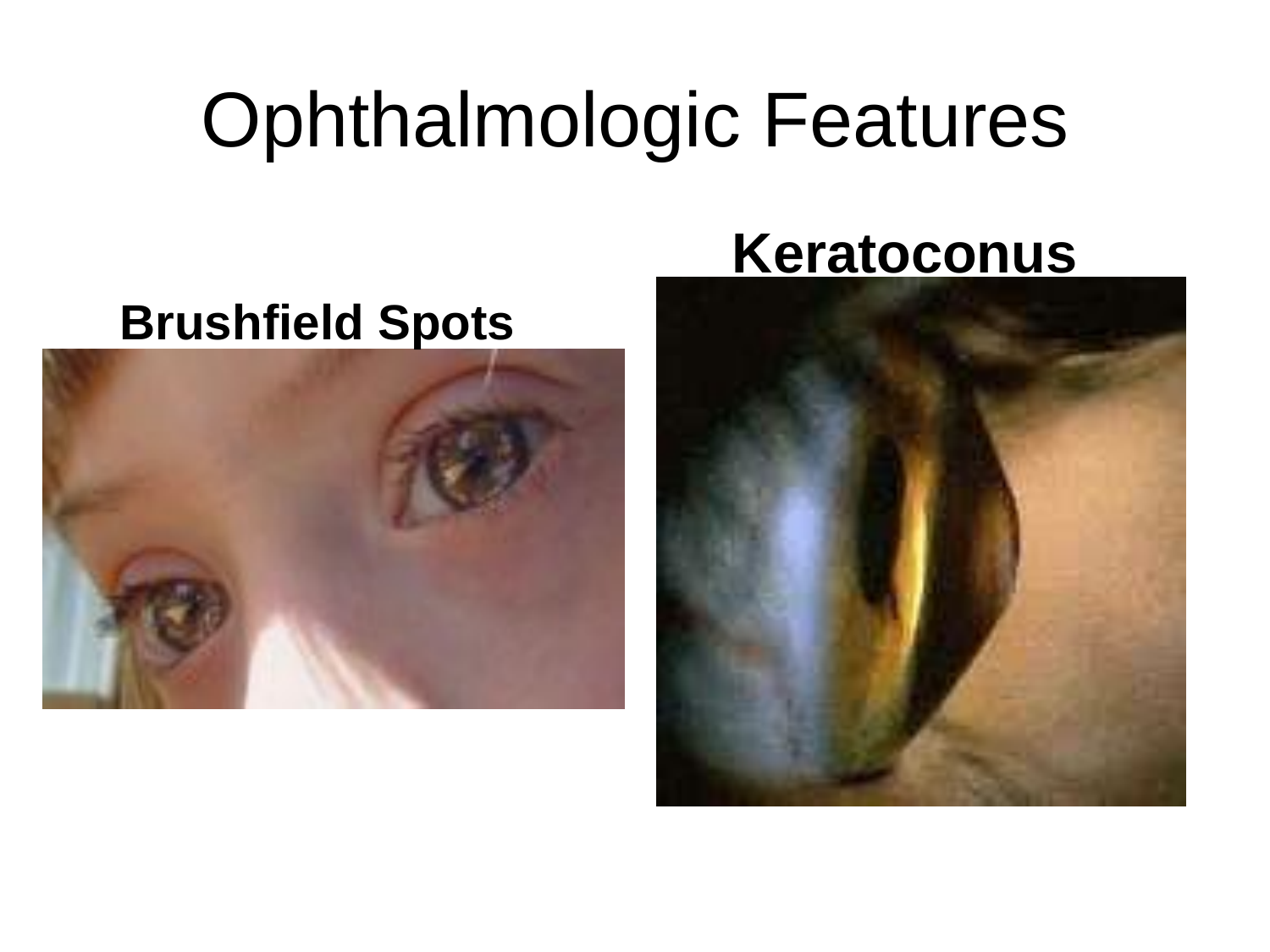# Hearing Loss

- Can be conductive, sensorineural or both
- Can be unilateral or bilateral
- **❖ Often undiagnosed** 
	- Change in learning or behavior-consider hearing screen
- Etiology can be multifactorial
	- Narrow posterior throat structures
	- Subtle immune deficiency resulting in recurrent ear infections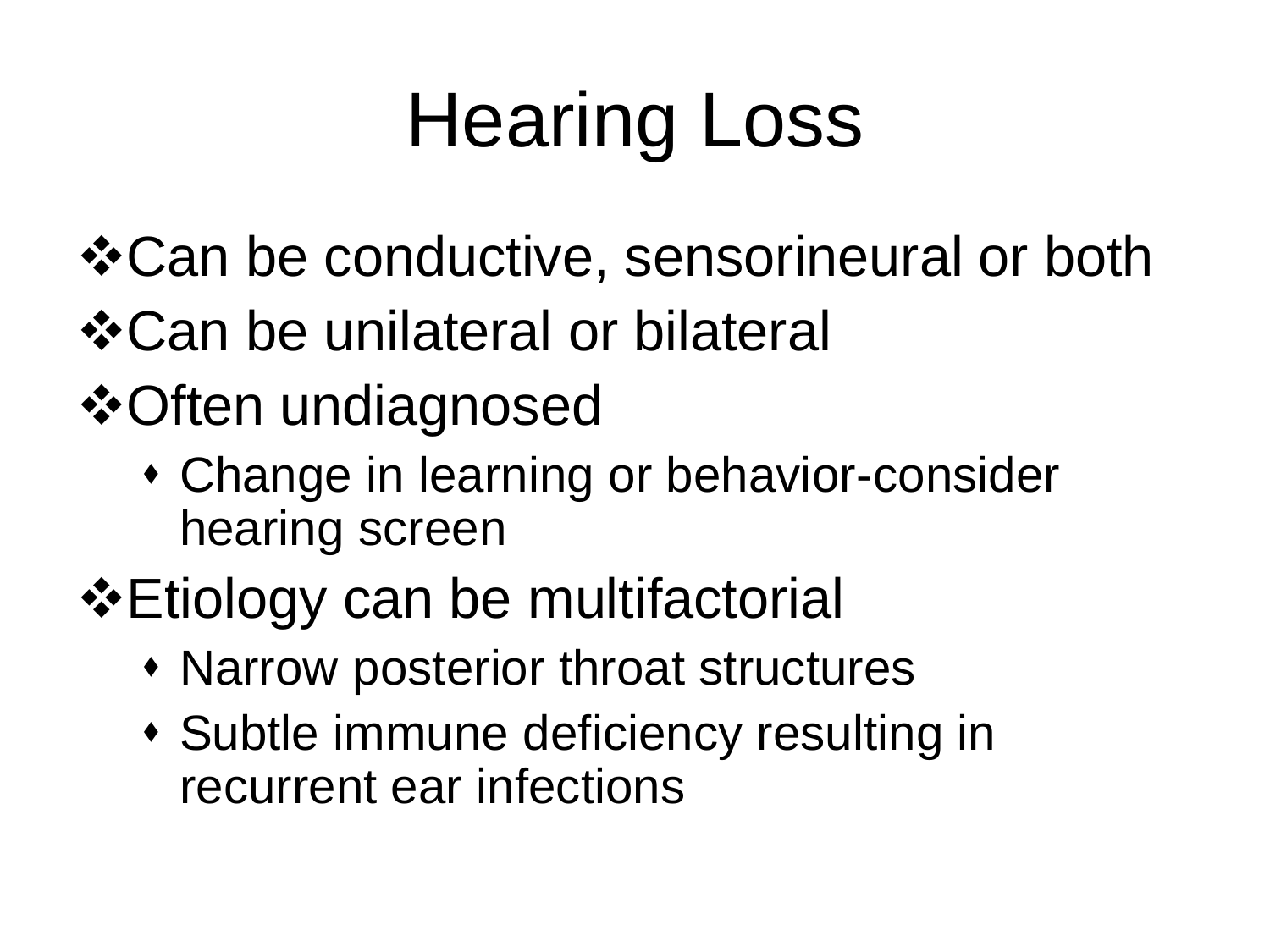## Gastrointestinal Disease

- **❖ Pyloric stenosis**
- Tracheo-esophageal fistula
- Esophageal atresia (obstruction of the esophagus)
- $\triangle$  **Duodenal atresia** (obstruction of the duodenum).
- **☆ Gastroesophageal** Reflux (GERD)
- **❖ Constipation**
- **☆ Hirschprung's disease**
- **☆ Celiac disease**
- **❖ Imperforate Anus**
- Neonatal Liver Disease (rare)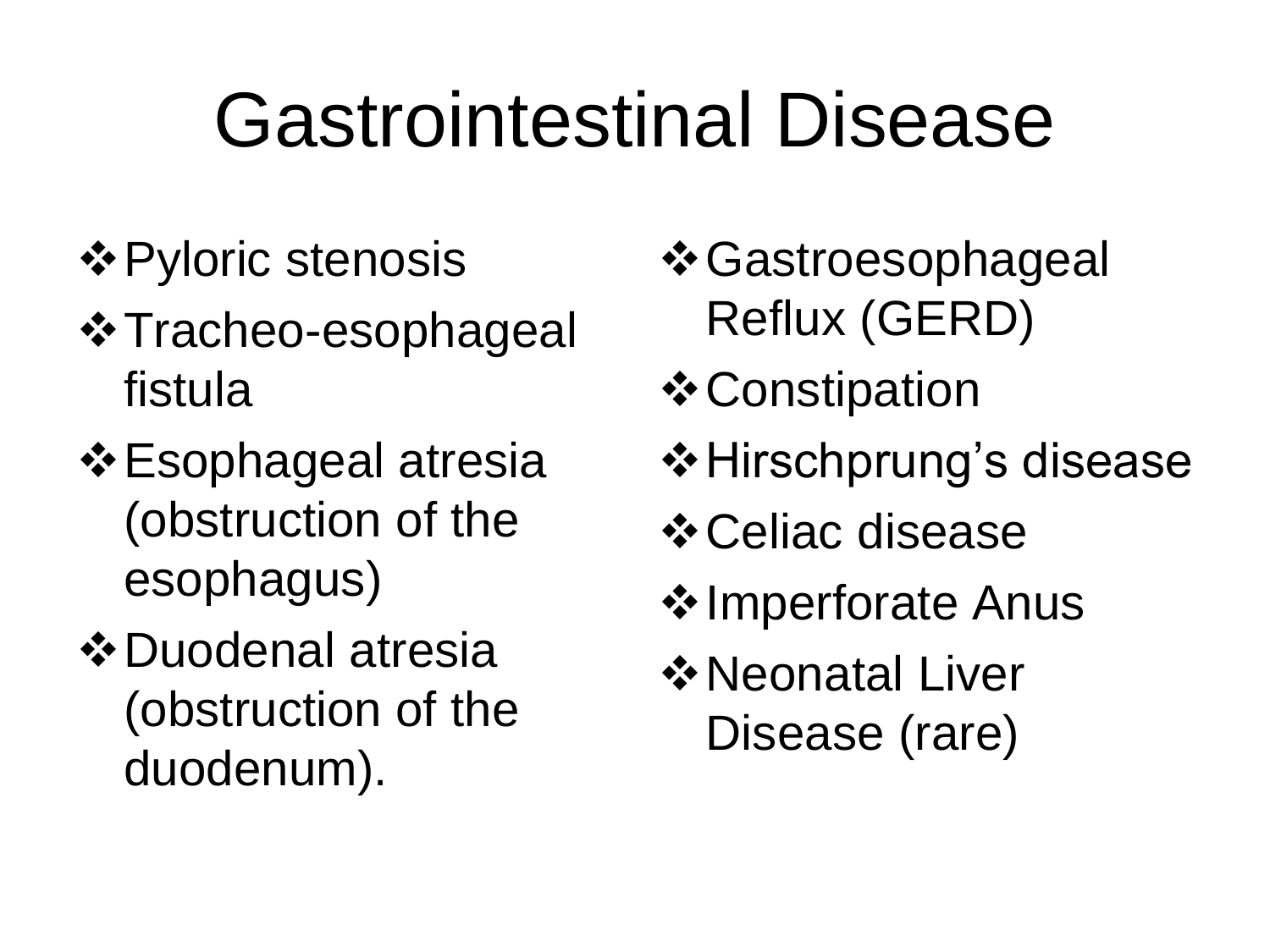## Respiratory Disorders

- *❖* Otitis media
- *<u>*\*Sinusitis</u>
- Pneumonia
- *❖* Sleep apnea
- Dysphagia/oromotor dysfunction
- *<u>*☆Aspiration</u>
- $\triangle$  **Pulmonary Hypertension**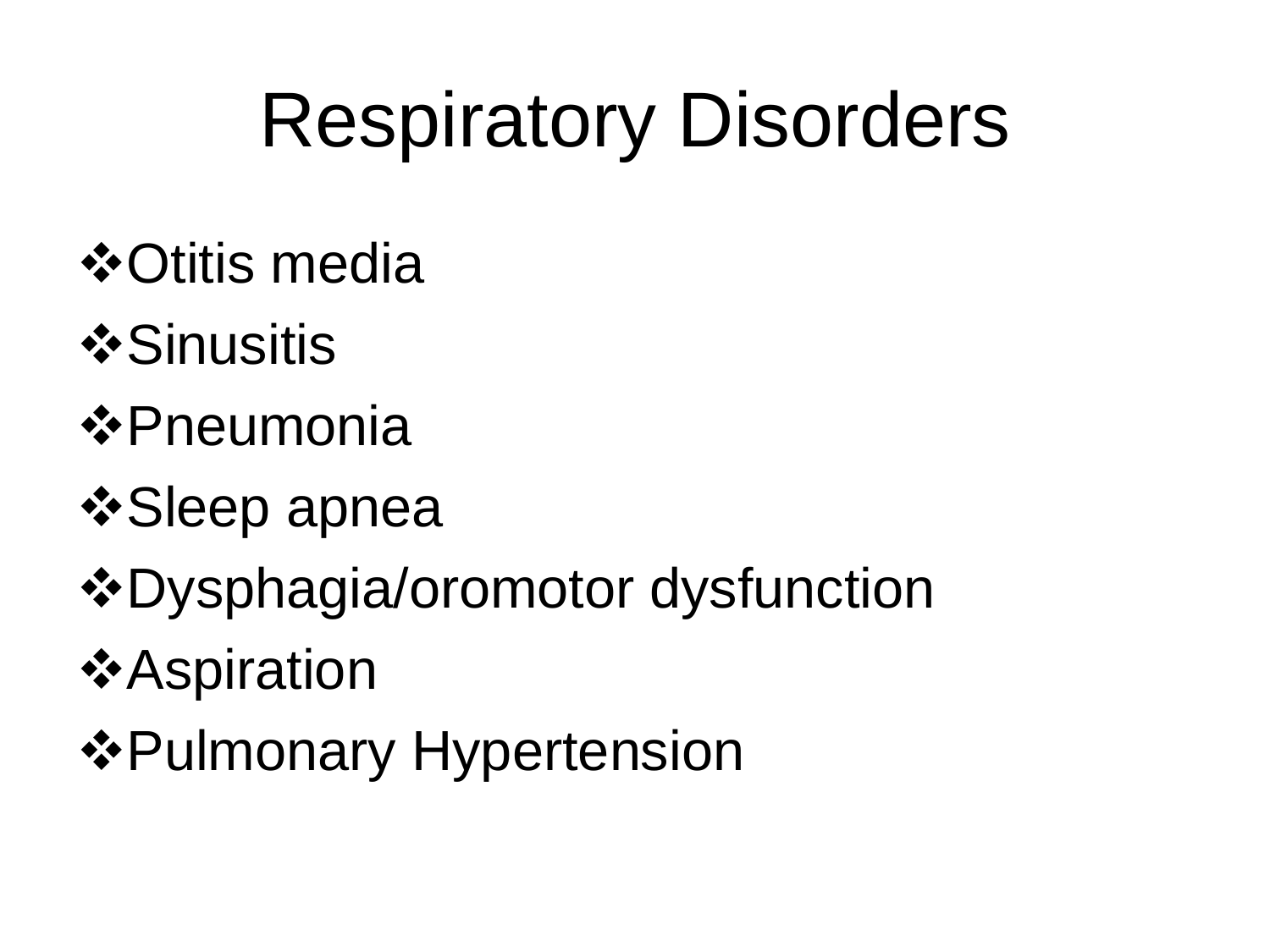#### Dental Diseases

- **☆** Microdontias
- **☆ Missing Teeth/Fused Teeth**
- Delayed tooth eruption (1-2 years later than average)
- **☆ Malocclusions**
- Periodontal disease
	- Gingivitis leading to loss of Alveolar bone
- $\triangle$  **Dental Caries occur with lower prevalence than** in the general population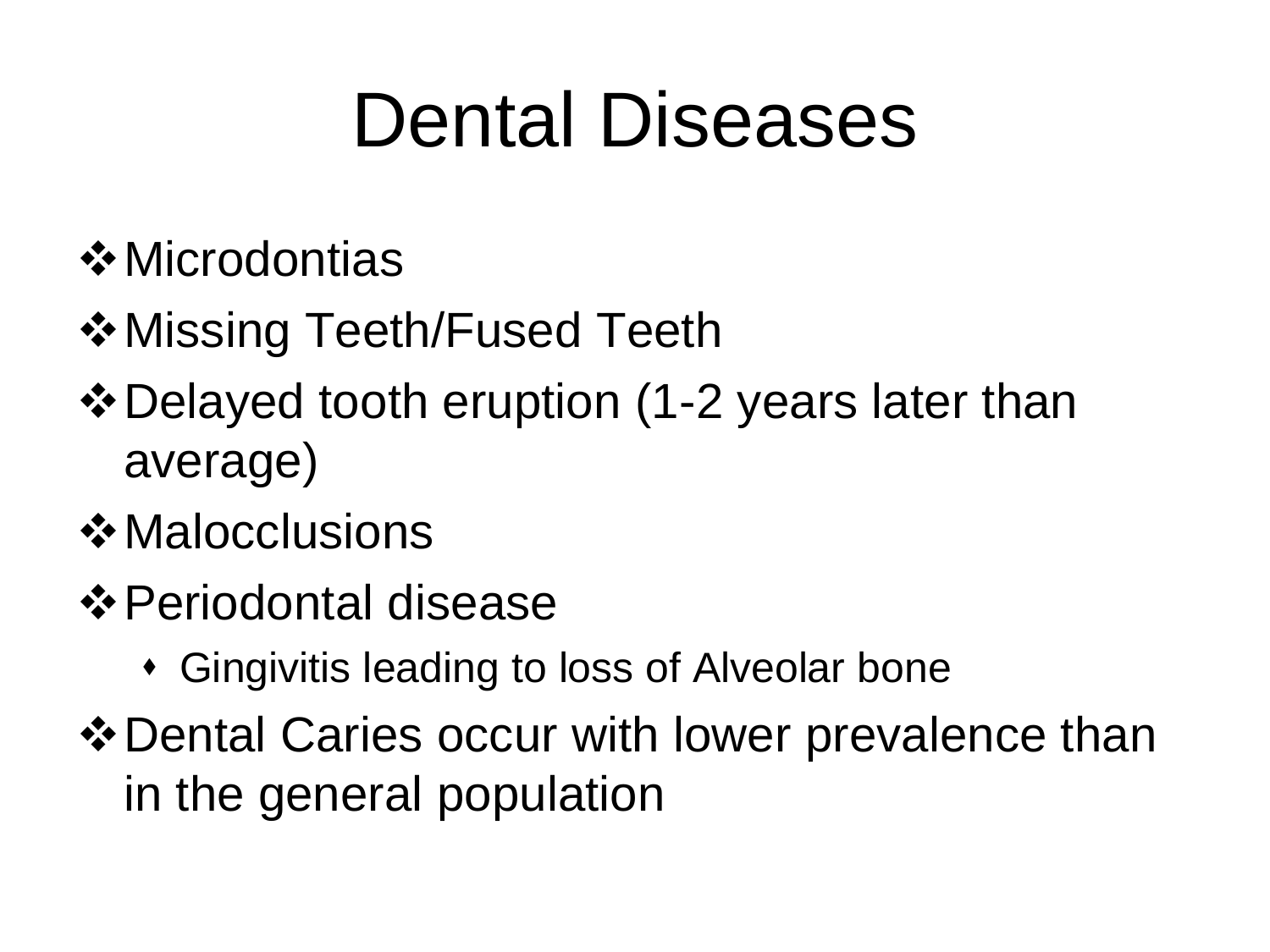# Genitourinary Tract Anomalies

- *<u>* Micropenis</u>
- *❖***Cryptoorchidism**
- $\triangle$ Infertility
- Cystitis/Urinary Tract Infections
- *<b>* Renal Anomalies
- Wilm's Tumor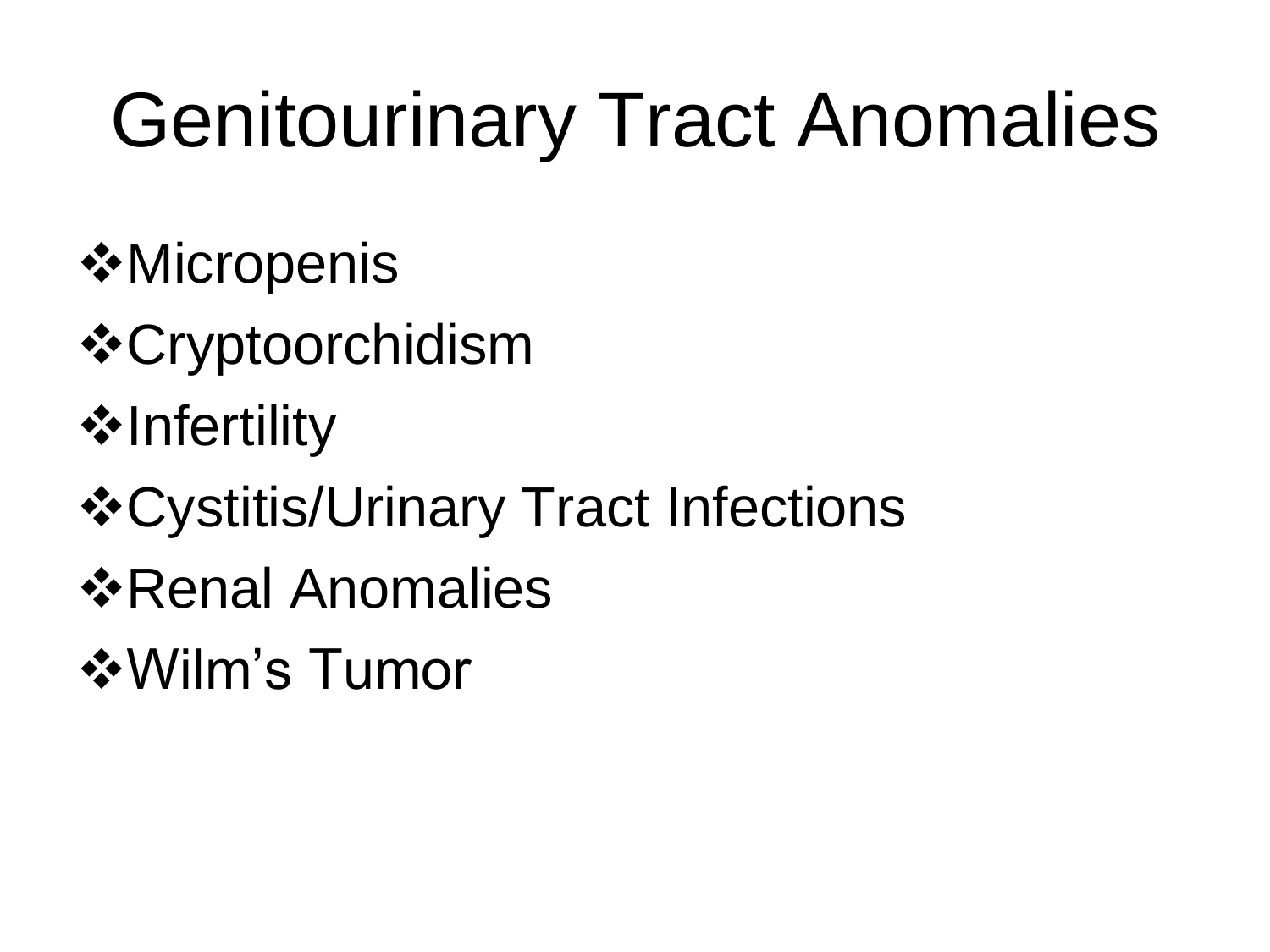### Endocrine Disorders

- Congenital hypothyroidism
- $\triangle$ **Thyroid Disease**
- **☆Diabetes**
- **\*** Failure to Thrive- in infancy and early childhood
- **☆Obesity**
- *❖***Short Stature**
- Lipid abnormalities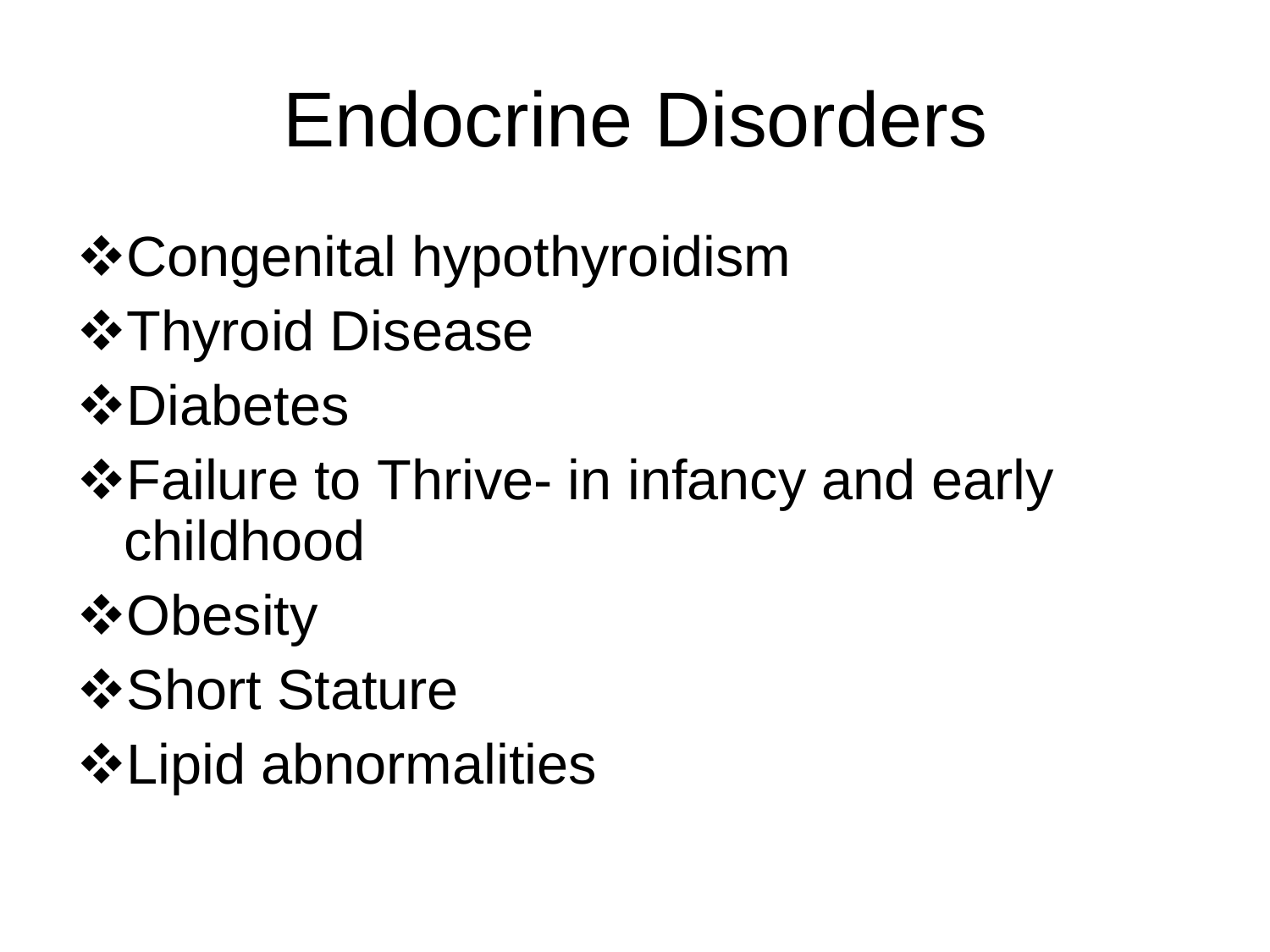## Blood Disorders

- **❖Immune Dysfunction**
- **☆Myeloid Proliferation**
- *<b>☆Leukemia* 
	- 1 in 150 in children with Down syndrome compared with 1 in 2800 in children at large
- Platelet Disorders
- White blood cell impairment
- **Erythrocytosis (secondary to chronic** hypoxia)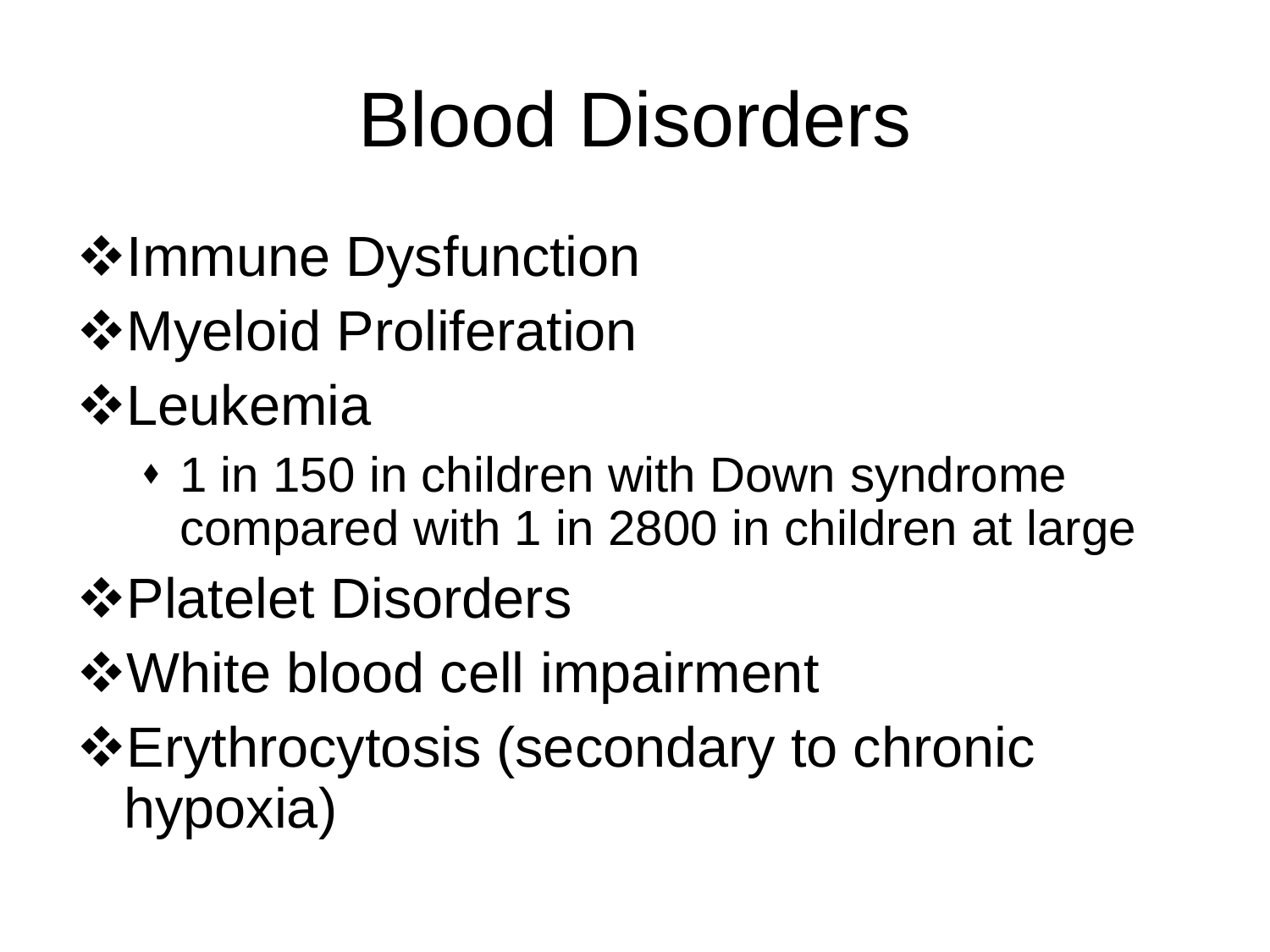# Skin Conditions

Most related to Immune dysfunction/Inflammatory response

- **❖ Atopic Dermatitis (eczema)**
- **❖ Seborrheic Dermatitis**
- **❖** Vitiligo
- **❖ Chelitis**
- ❖ Ichthyosis
- *\** Xerosis
- **❖ Alopecia Areata**
- ❖ Syringomas
- ❖ Onychomycosis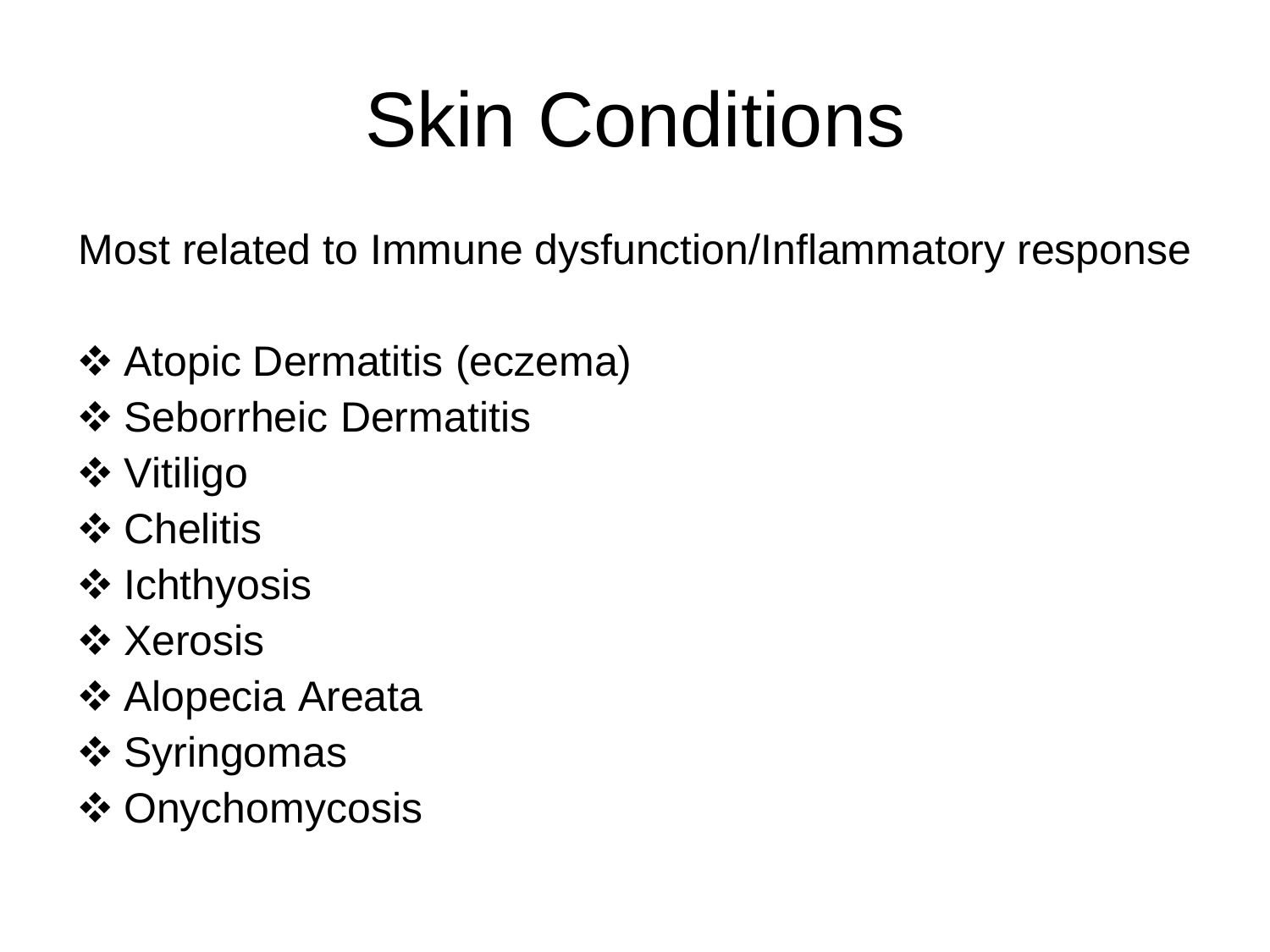#### **The Neurology of Down Syndrome**

- The nervous system is always affected in Down syndrome.
- Developmental Delays
- **❖ Hypotonia**
- **❖ Atlantoaxial instability** 
	- Symptomatic -vs- Asymptomatic
- *<b>* Seizures
- $\triangle$  **Mental Health Disorders**
- **☆ Alzheimer's Disease**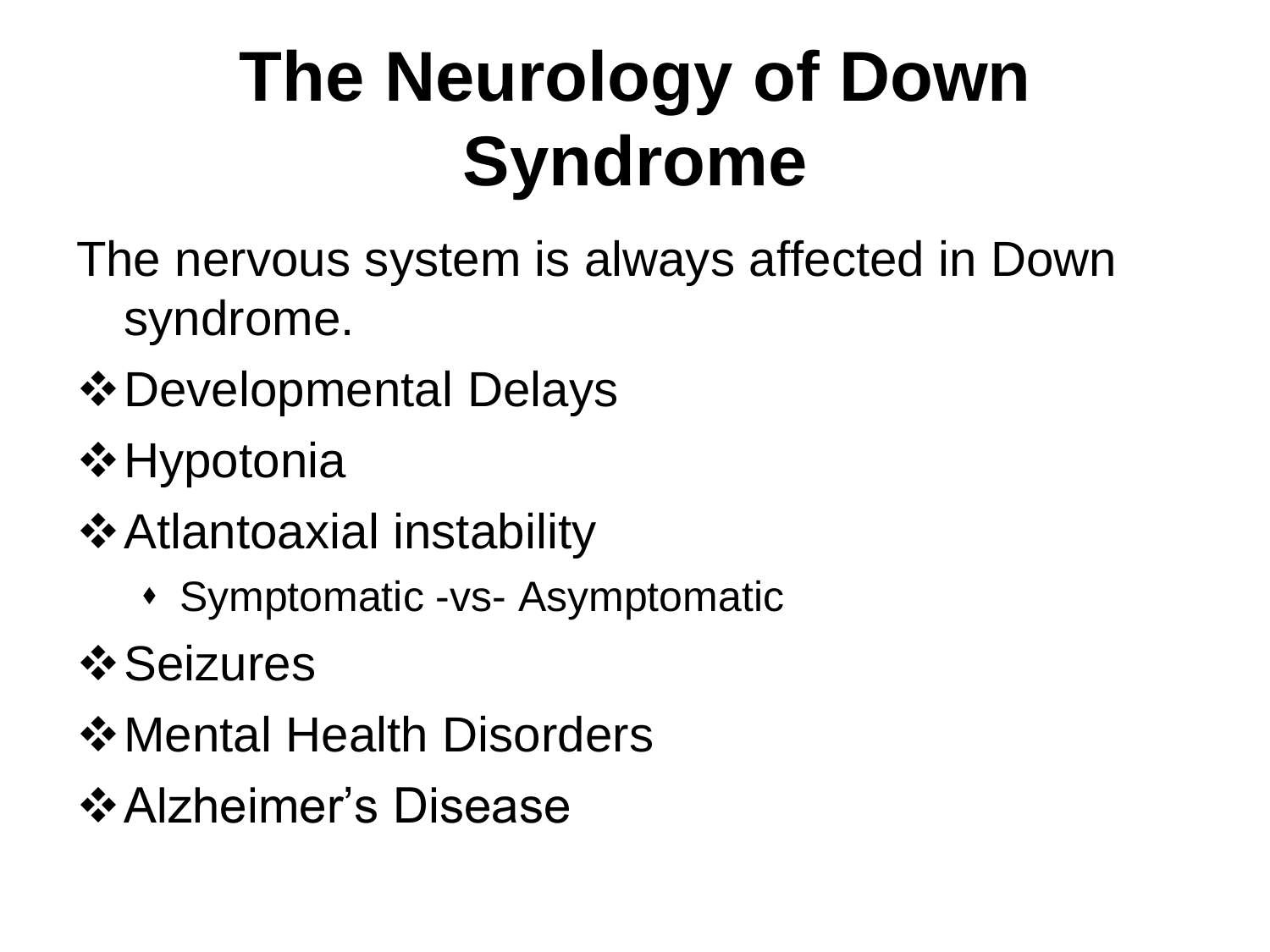# Brain pathology

- ❖ Slightly smaller brain size for age.
- $\triangle$  Shorter diameter for the anterior-posterior brain measurement.
- ❖ An unusually steep slope to the posterior portions of the brain.
- $\cdot$  Insufficiently developed superior temporal gyrus.
- ❖ It is not known in what way these features contribute to the developmental disabilities of Down syndrome.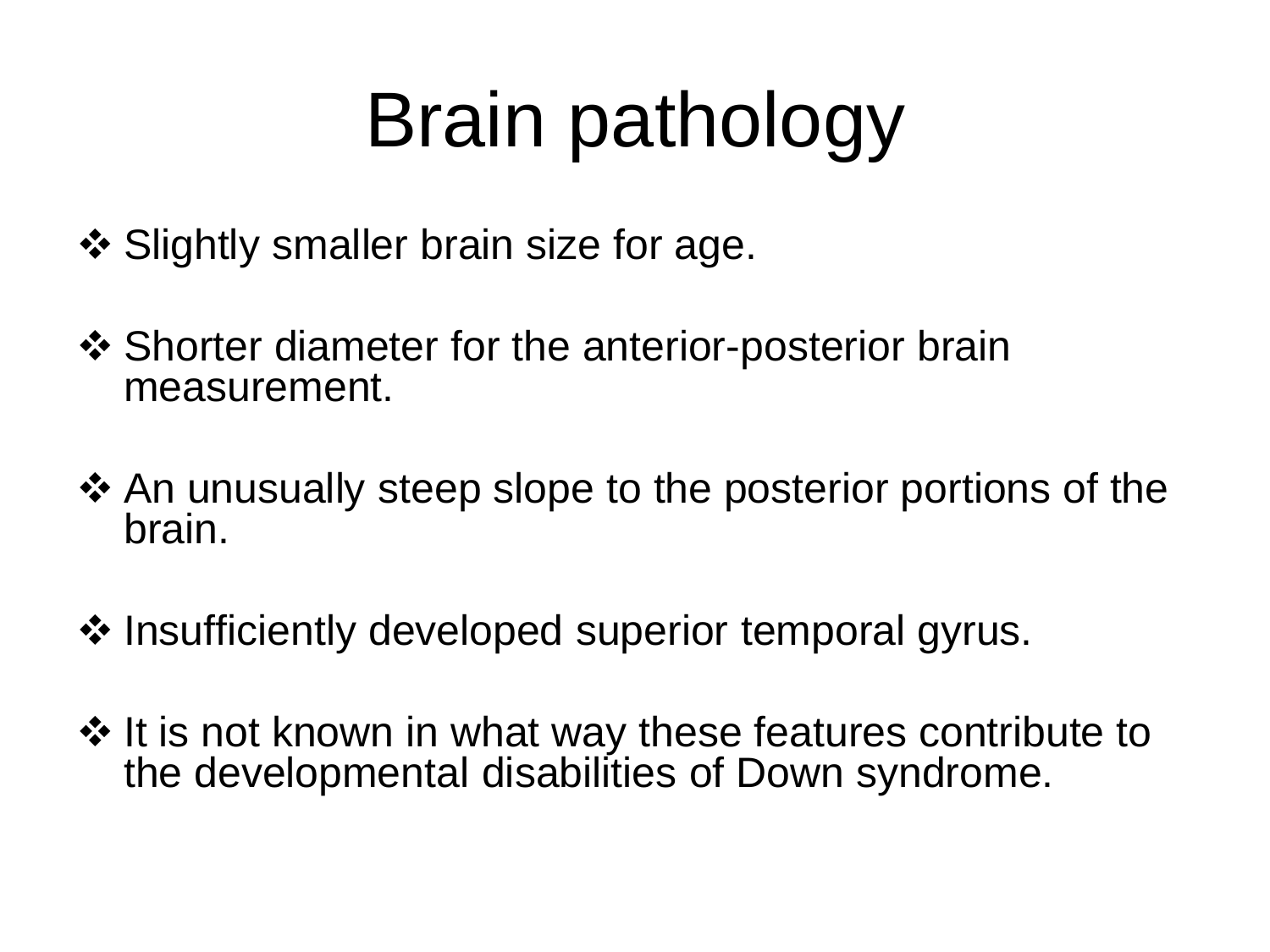# Brain Pathology

- ❖ Post-mortem brain studies show that virtually all persons over 50 with Down syndrome have pathological plaques and neurofibrillary tangles- the hallmarks of Alzheimer's disease, However only 15-20% of individuals with Down syndrome have clinical signs of the disorder
- The prevalence of Alzheimer's is much more prevalent than in the general population.
- ❖ It is important to rule out treatable causes of decline in mental functioning (thyroid problems, B vitamin deficiencies, vision and hearing problems, depression, sleep apnea, polypharmacy, etc.) before jumping to the conclusion that an individual has Alzheimer's.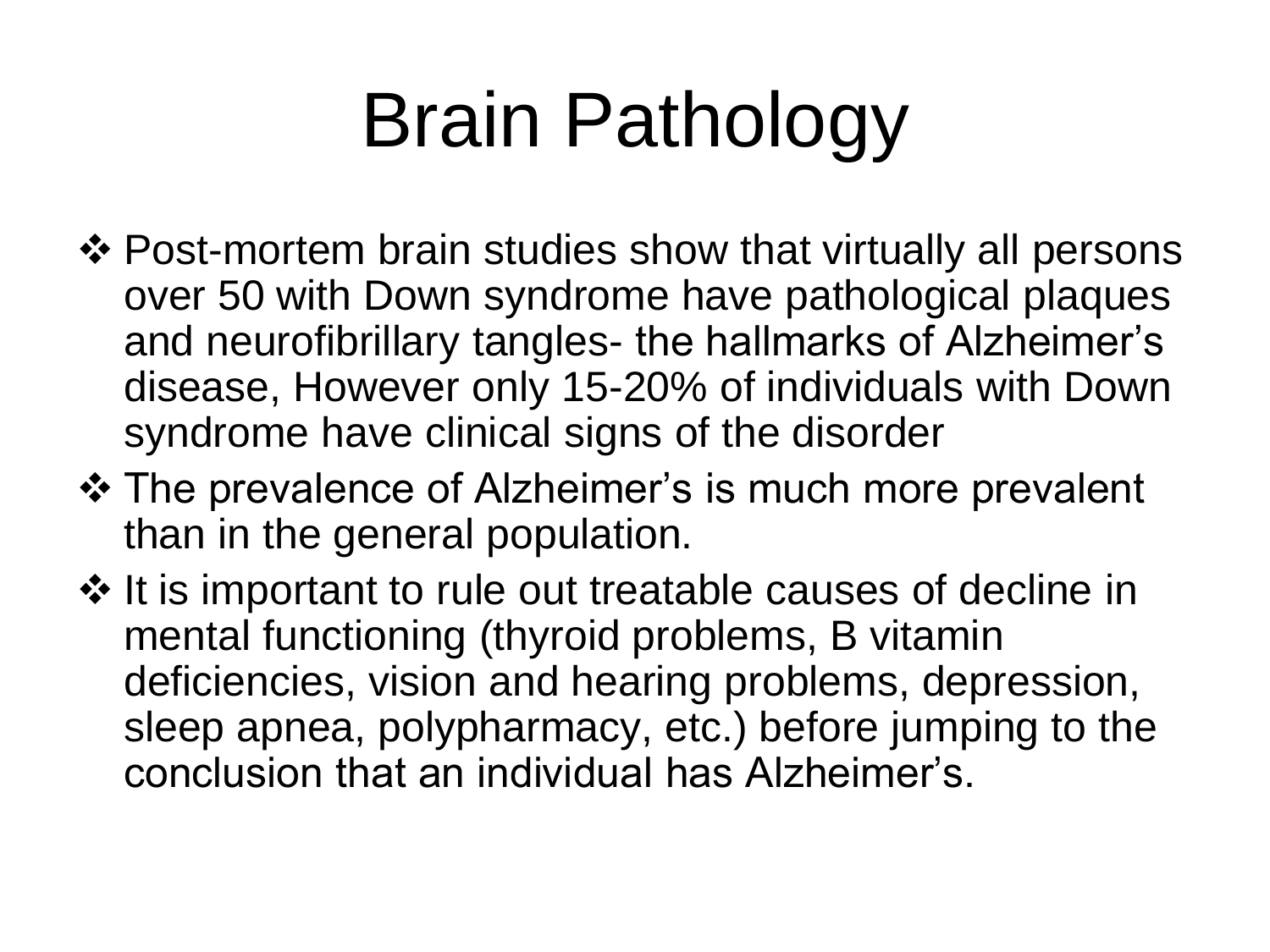#### Neurodevelopmental and behavior **Impairments**

- **\*Aggressive Behavior (7%)**
- $\triangle$ ADHD (6%)
- Conduct/Oppositional Disorder (5%)
- **\*Anxiety Disorders (5%)**
- $\cdot$  **Self Injurious Behavior (1%)**
- $\triangle$ Autism (1%)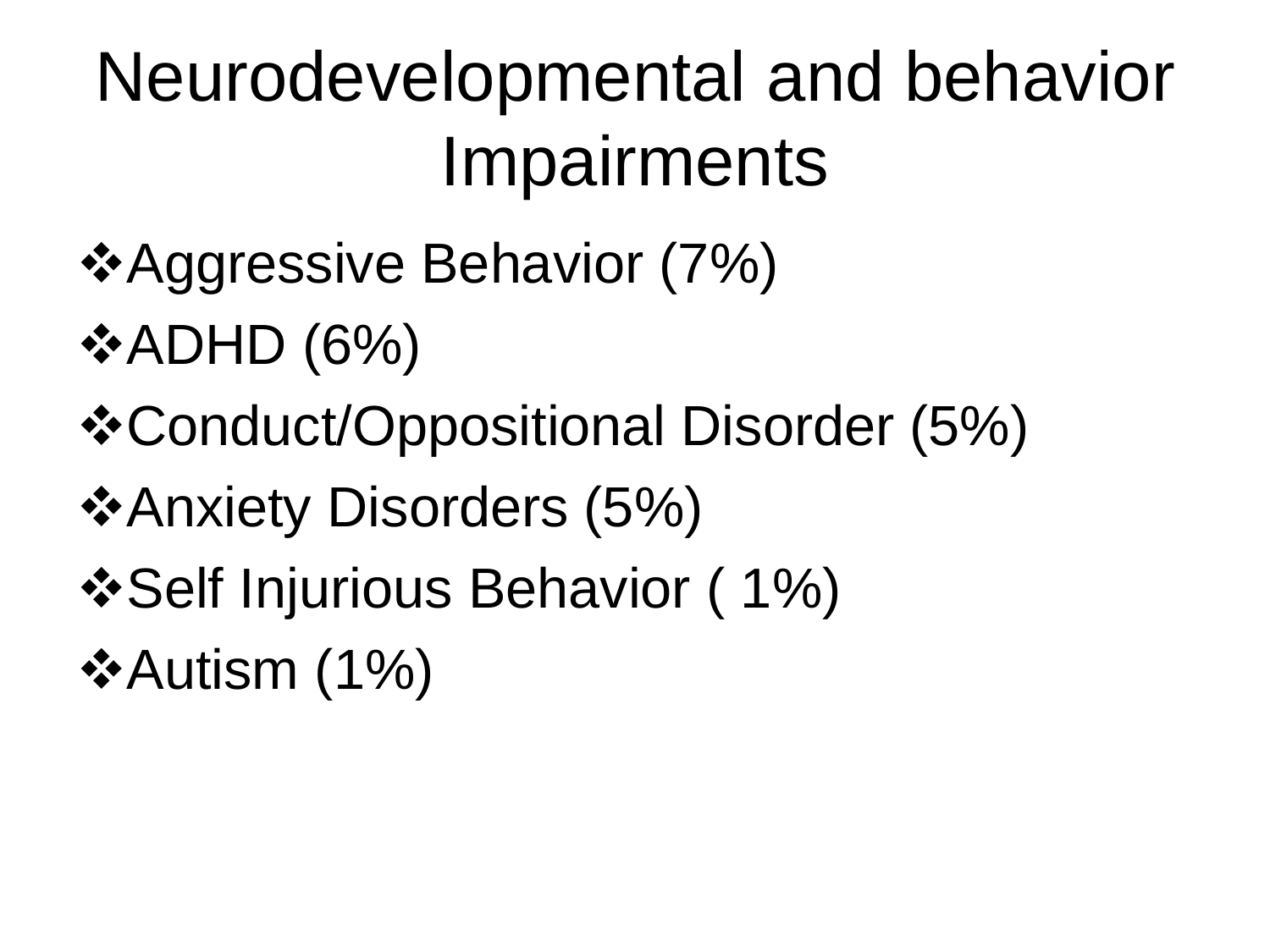#### Seizures

- $\cdot$  **Seizures occur in 6% of individuals with** Down syndrome
- Most common seizure type is generalized tonic clonic
- **\*Age of onset typically bimodal distribution** 
	- Onset before age 3
	- Onset after age 13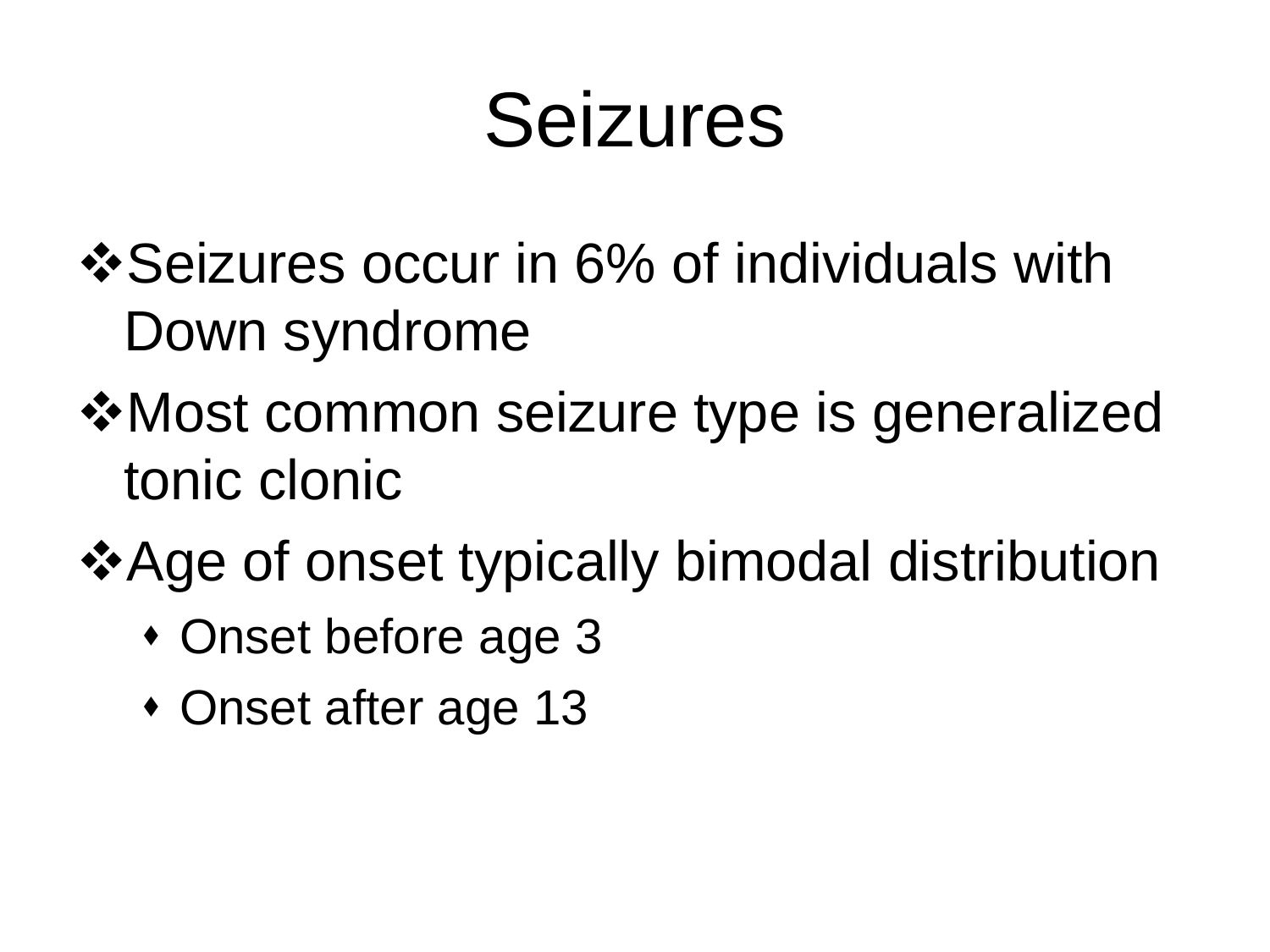# Neurologic

- **☆Language Delays** 
	- **\*Receptive language tends to be better than** expressive
- *❖* Central Hypotonia
	- *❖***Gross motor Delays**
- Oral motor dysfunction
	- Poor oral motor coordination
	- Decreased sensory awareness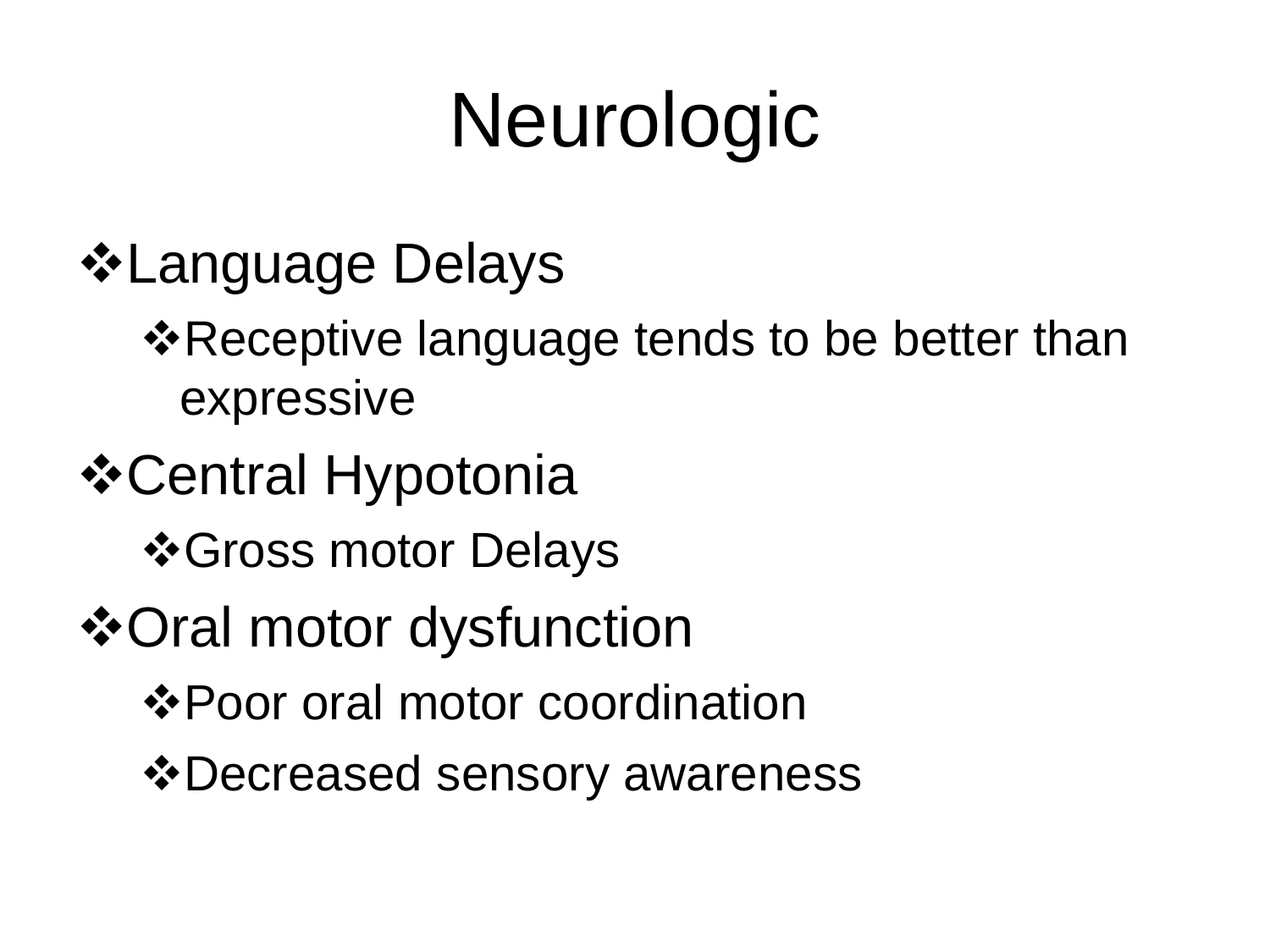- Most people with Down syndrome have some level of intellectual disability.
- The level usually falls into the mild to moderate range.
- Not indicative of the many strengths and talents that each individual possesses.
- Children with Down syndrome learn to sit, walk, talk, play, toilet train and do most other activities only somewhat later than their peers without down syndrome.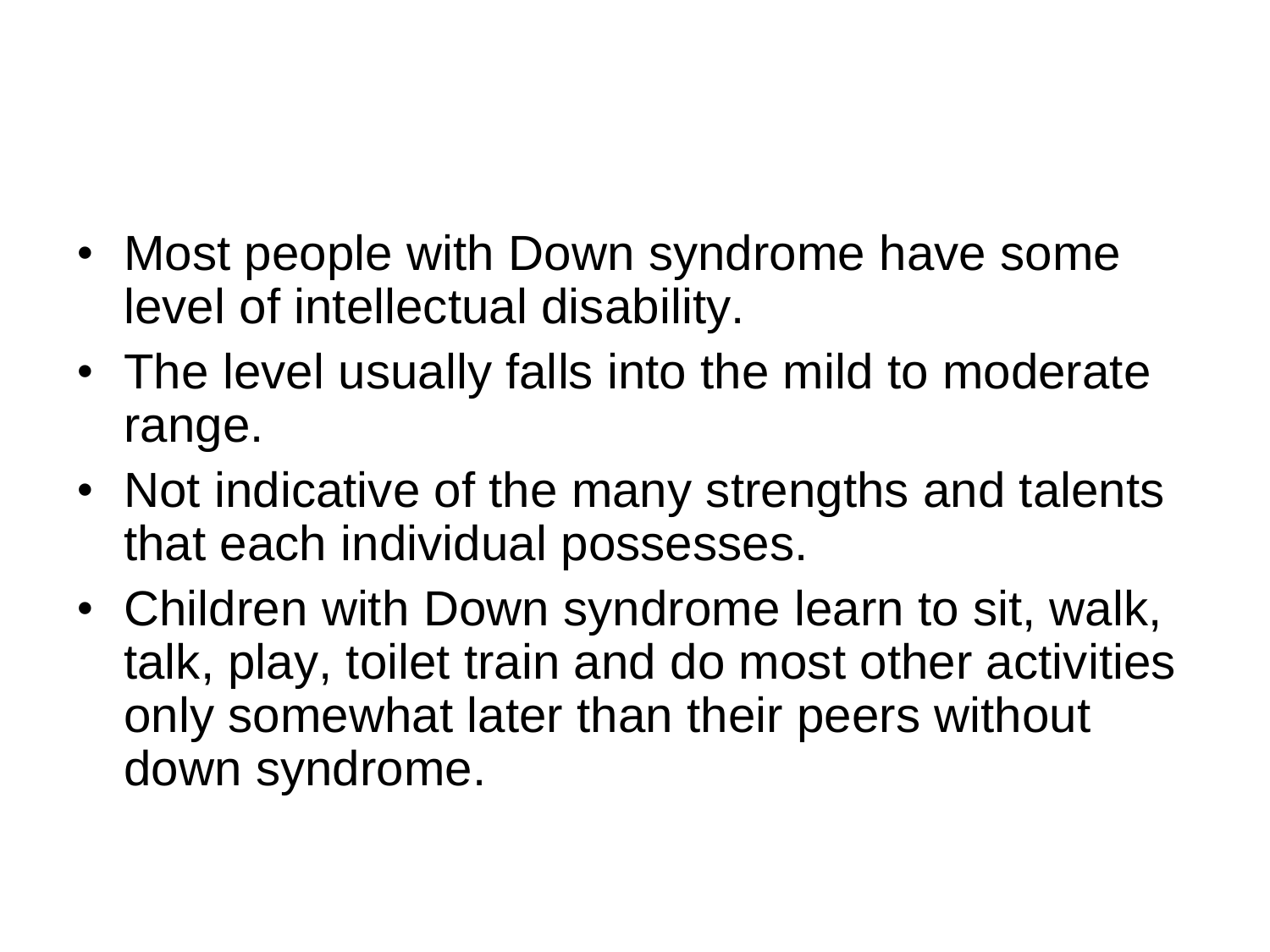- Early intervention services, which begin shortly after birth, help children with Down syndrome develop to their full potential.
- Quality educational programs, along with a stimulating home environment and good medical care enable people with Down syndrome to become contributing members of their families and communities.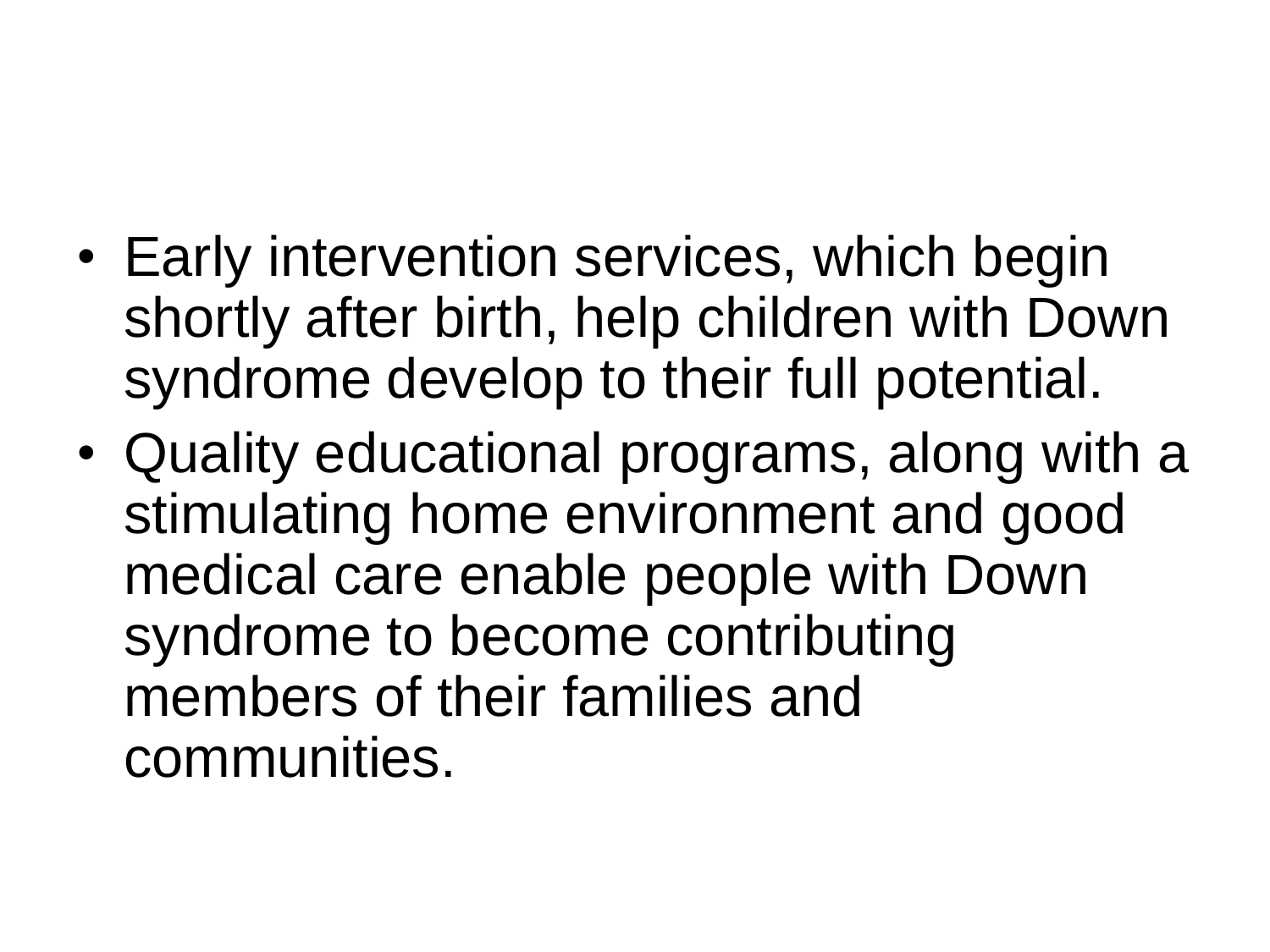# Early Intervention Works!

Just a decade ago, the prognosis for these children was not as bright as it is today. Early Intervention programs from birth to age 3 have shown impressive results. Families receive training in how to help their children learn to maximize the development that occurs in the early years.

In addition, many children receive:

- PT
- OT
- Speech Therapy
- Aqua therapy
- Hippotherapy
- Music therapy
- Infant education individually and in groups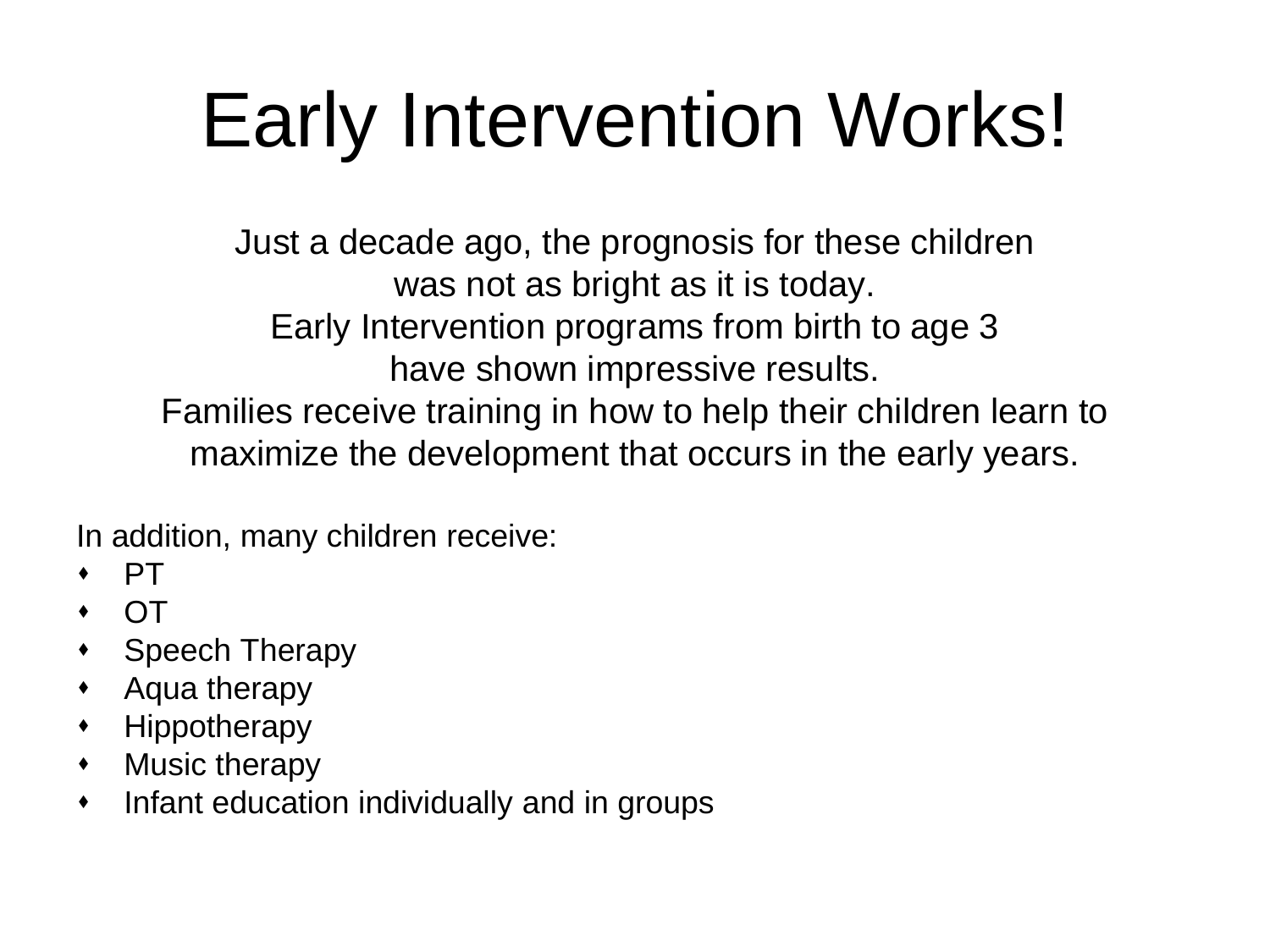# Inclusion

- Studies have demonstrated social, academic, and behavioral benefits for students with disabilities who are placed in inclusive settings, without negatively impacting the educational experience of the other students. (Becker, Dumas, and Roberts ,2000)
- $\triangle$  Many children with Down syndrome, if they were in the special education or self-contained classroom, would not have the same amount of language development as their non-disabled peers.
- **\*** "The learning characteristics of students with Down Syndrome are more similar to their regular education peers than they are different.
- However, language and motivational deficiencies may necessitate more highly structured, sequenced activities, with smaller bits of information presented at a time, and lots of rewards and praise built into the design of the lesson" (Wolpert, 2001).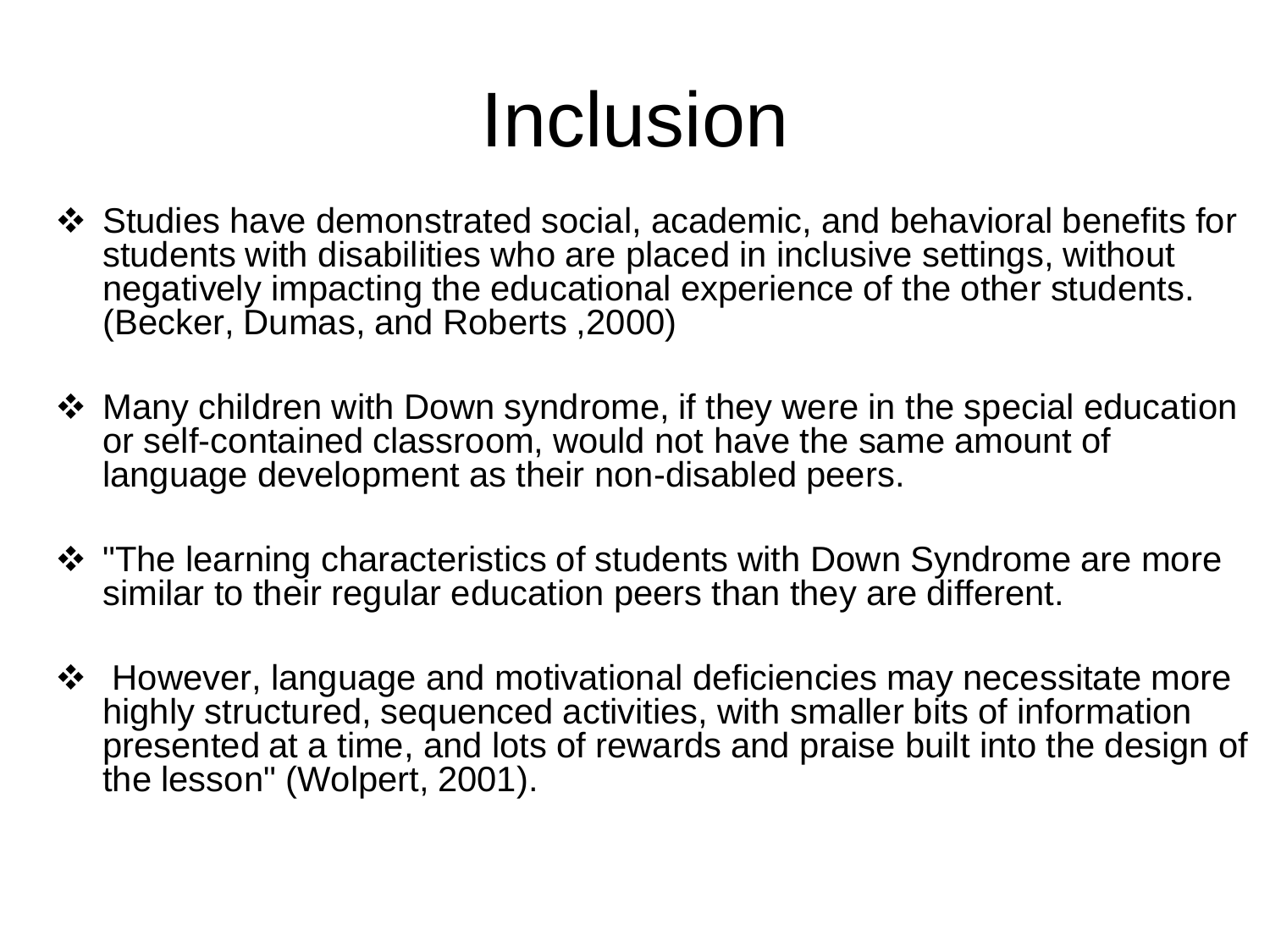Learning strengths

- **❖ Strong short-term** visual memory
- $\diamond$  High

social/interpersonal intelligence

Learning weaknesses

- **☆ Poor short-term** auditory memory
- **❖ Difficulty with basic** math skills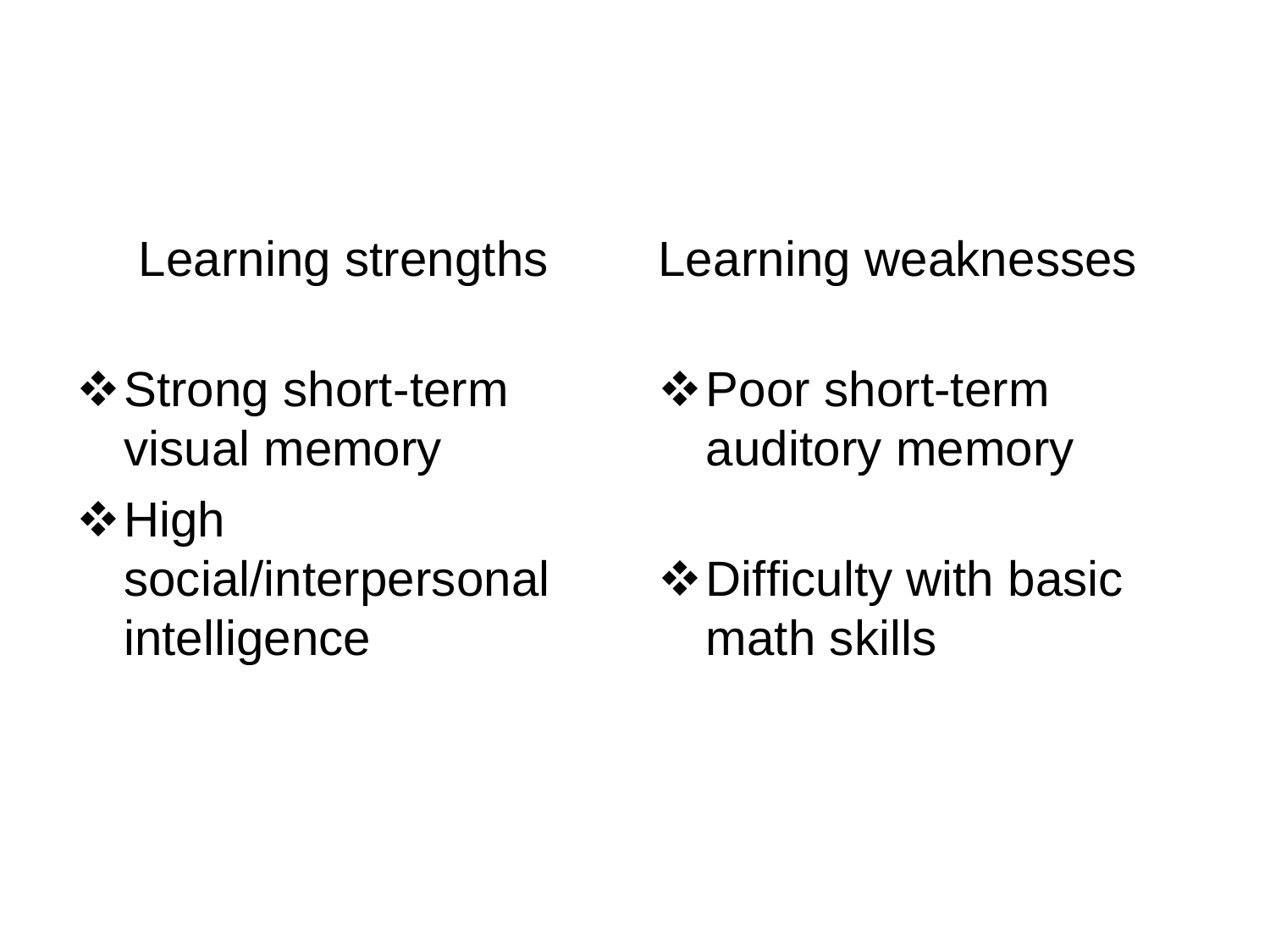#### Short Term Auditory Memory

"Working Memory" "Verbal Memory"

❖ It relates to the speed with which we can hold process understand and assimilate language

**\*It relates directly with the speed with which** we can articulate words, influences the speed at which children learn new words and learn to read.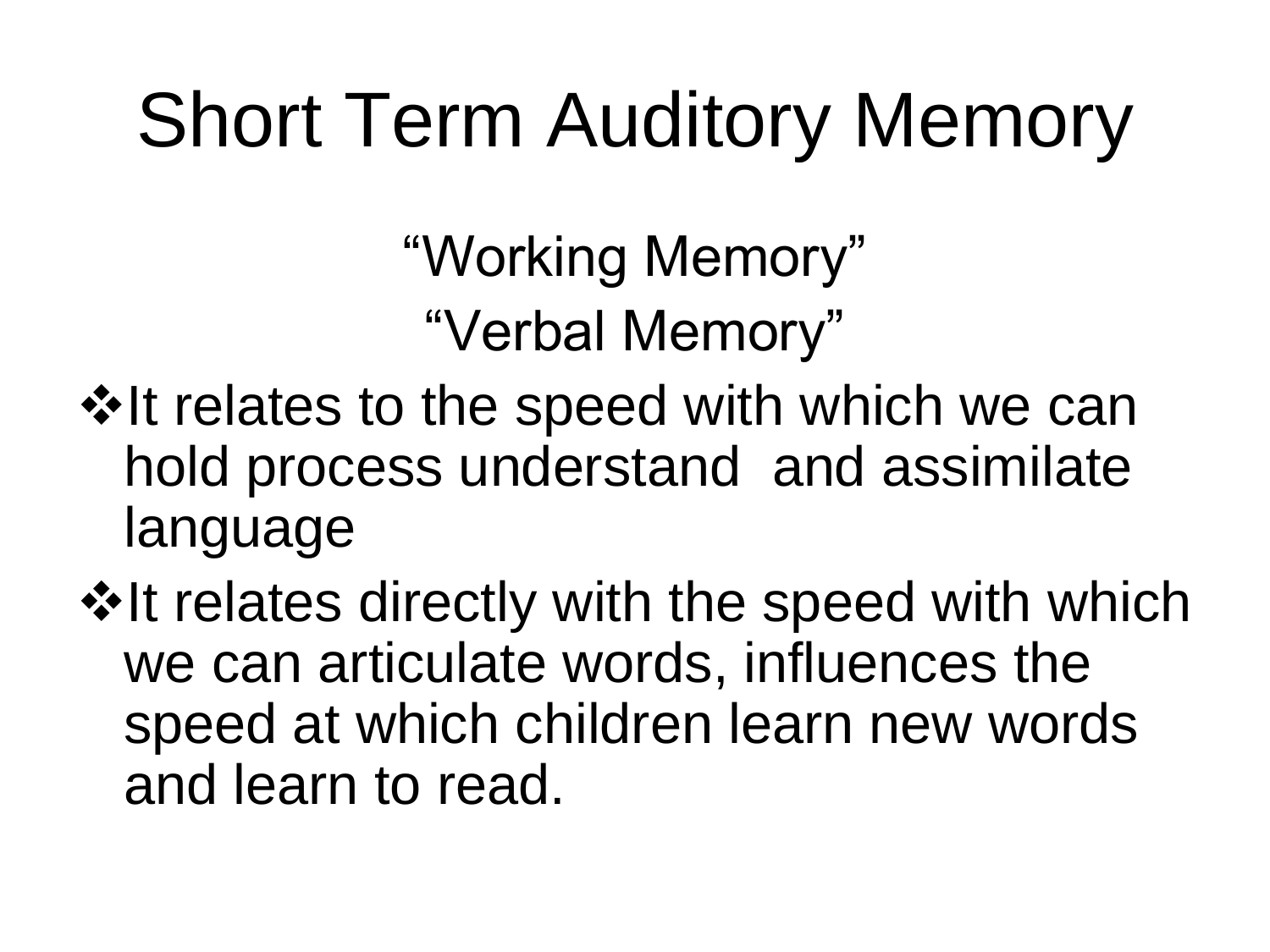**❖ Short-term auditory processing** impairment occurs almost universally in people with Down syndrome of all ages.

 $\dots$  Visual tools that support the short-term processing of concepts are amongst the most useful resources any school can implement to support students with Down syndrome and their teachers.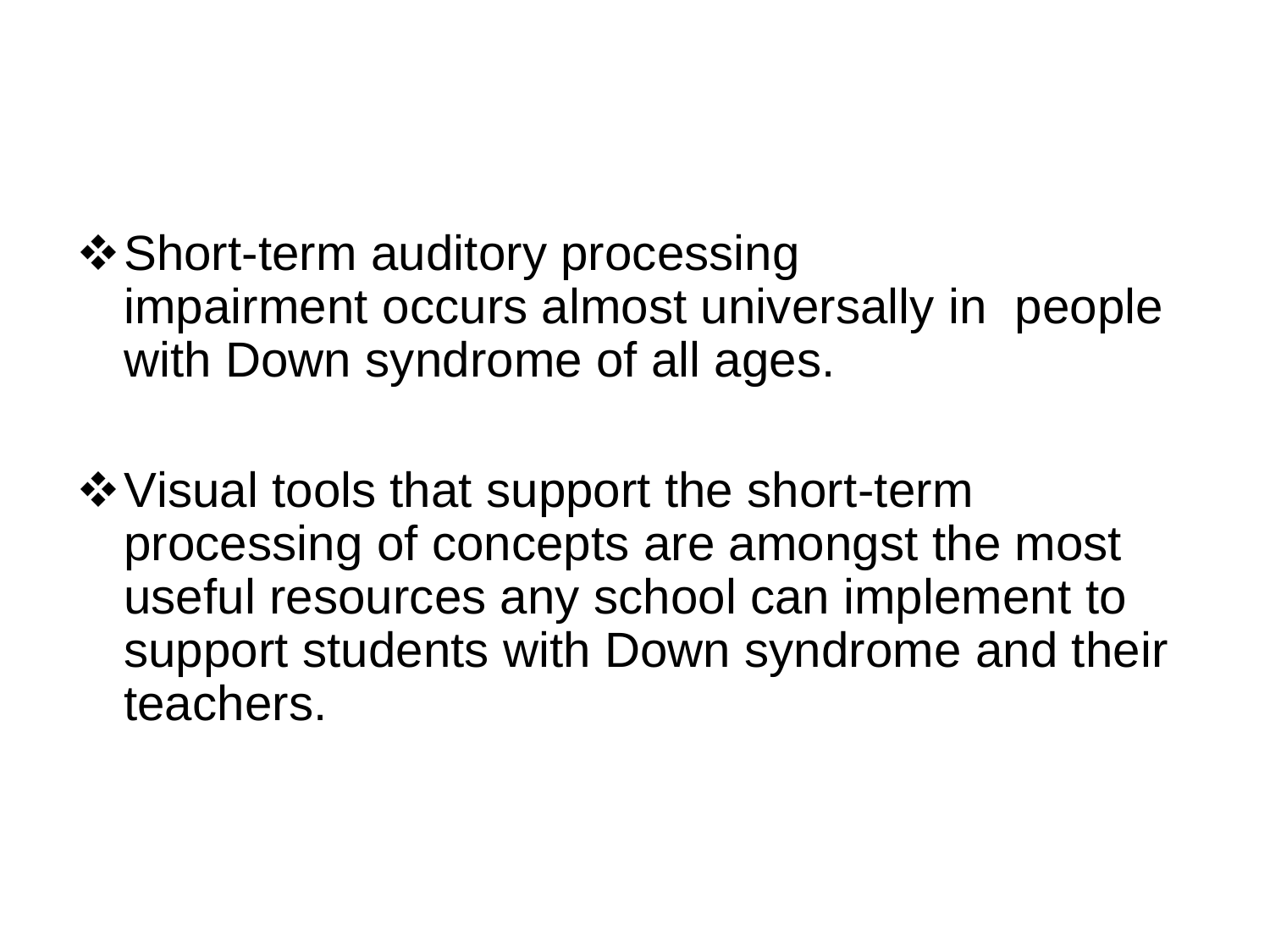### Make Learning Visual

**\*Accompany keywords and checklists with** pictures or symbols.

**\*Use keywords icons or diagrams rather** than full text.

❖ Underline and highlight key words.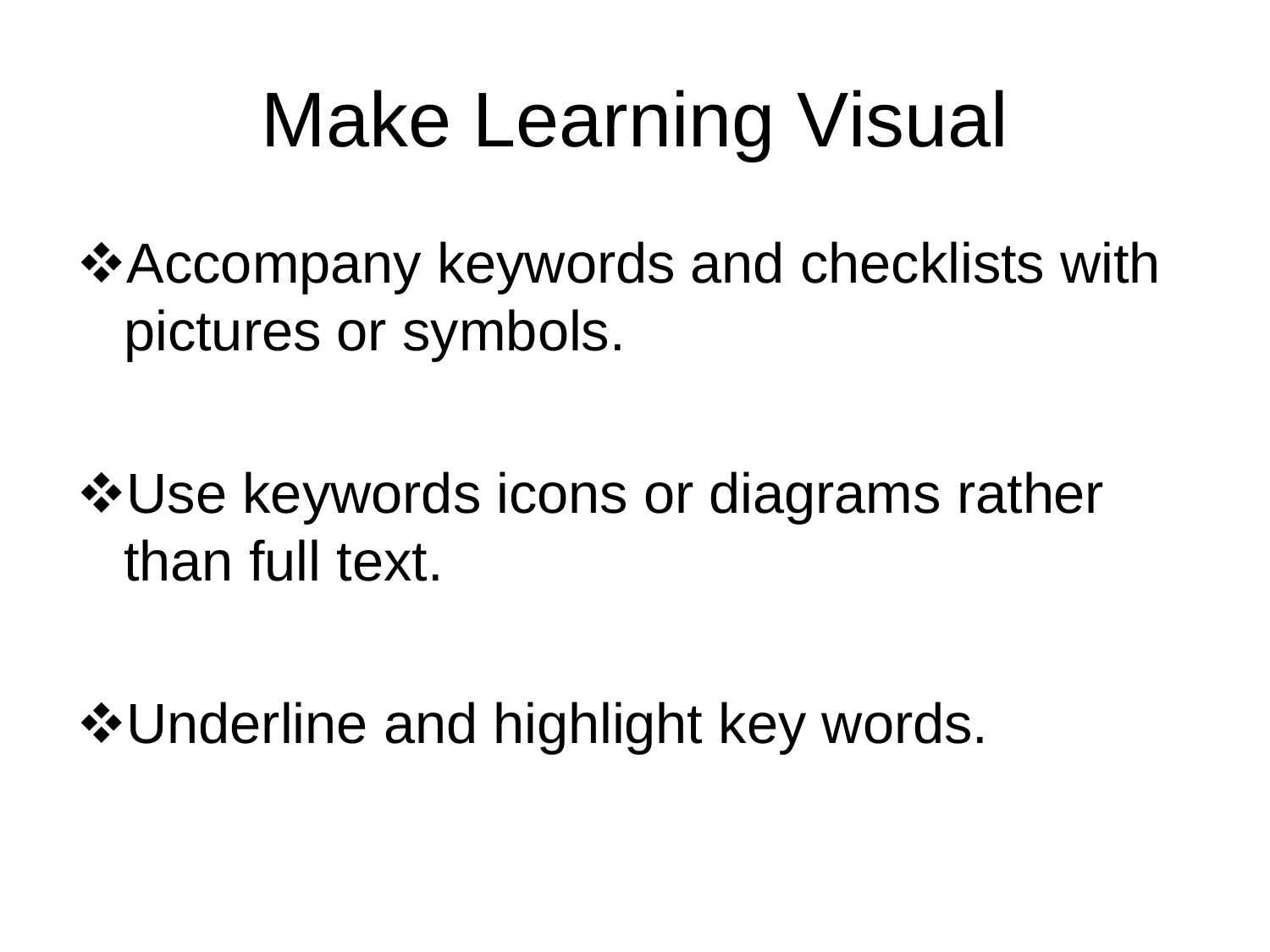Communication through

- sign language,
- picture cards and
- assistive communication devices

promotes cognitive and language development even when children lack the oral-motor skills to speak.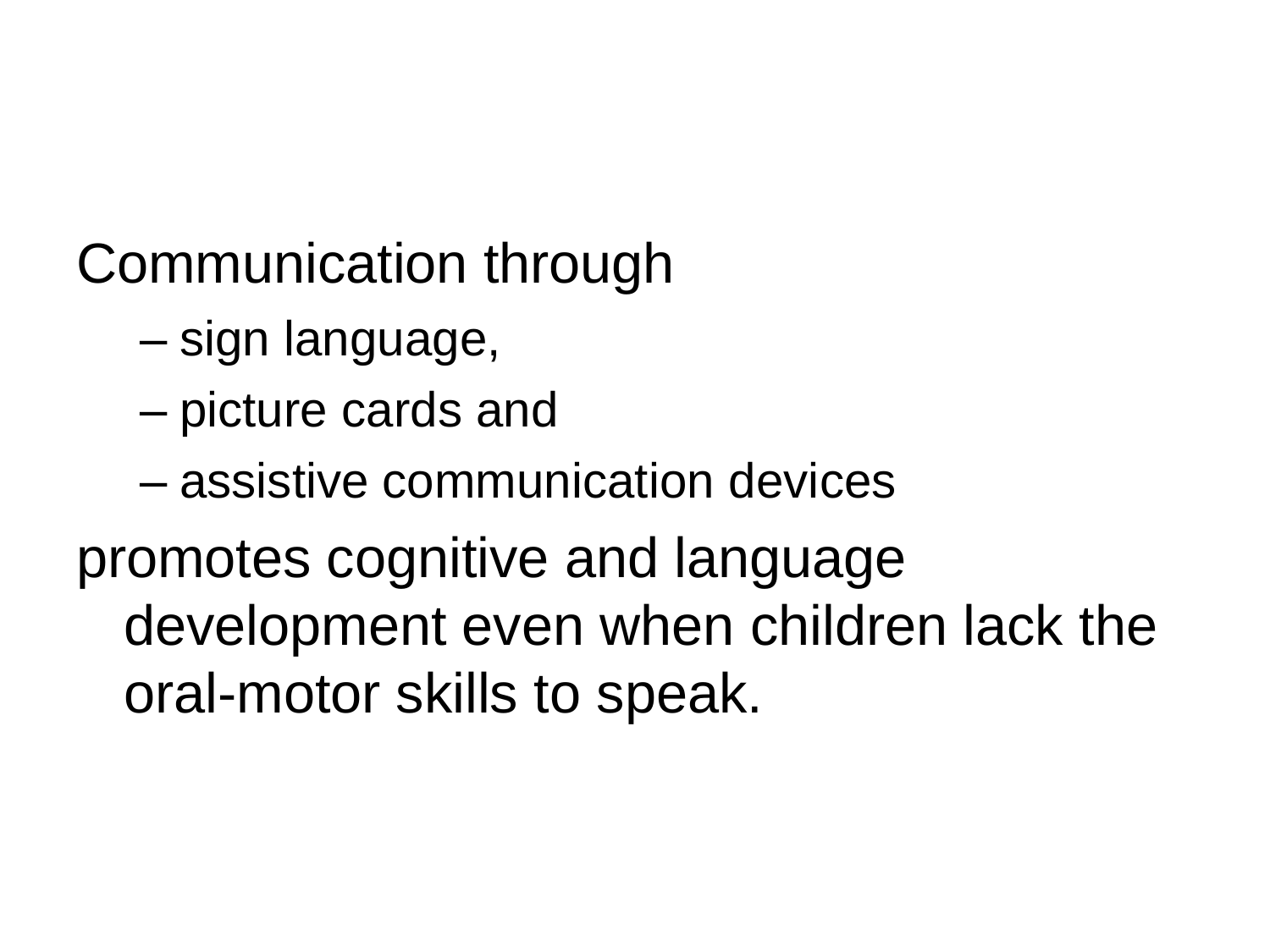# Teaching Strategies

- **Short attention spans** are also prevalent among students with Down's. Direct instruction in short periods of time along with smaller chunks of activities will help to support learning. Introducing new material slowly, sequentially and in a step by step fashion will help to ensure maximum learning occurs.
- **Distractibility:** Down's students are often easily distracted. You'll need to employ strategies that work to minimize distractions such as keeping the student away from the window, using a slightly more structured environment, keeping the noise level down and having an orderly classroom where students are free from surprises and know what your expectations, routines and rules are.
- **Speech and Language:** Down's students all suffer from serious problems such as hearing difficulties and articulation problems. Sometimes they will require speech/language intervention and a great deal of direct instruction. In some cases, augmentative or facilitated communication will be a good alternative for communication. Use patience and model appropriate interactions at all times.
- **Behavior management techniques** used for other students should not differ for the student with Down's Syndrome. Again, positive reinforcement is a much better method than anything punitive. Reinforcers need to be meaningful.
- **Social Skills Training** -Appropriate Boundaries and Sexuality training should start in Elementary grades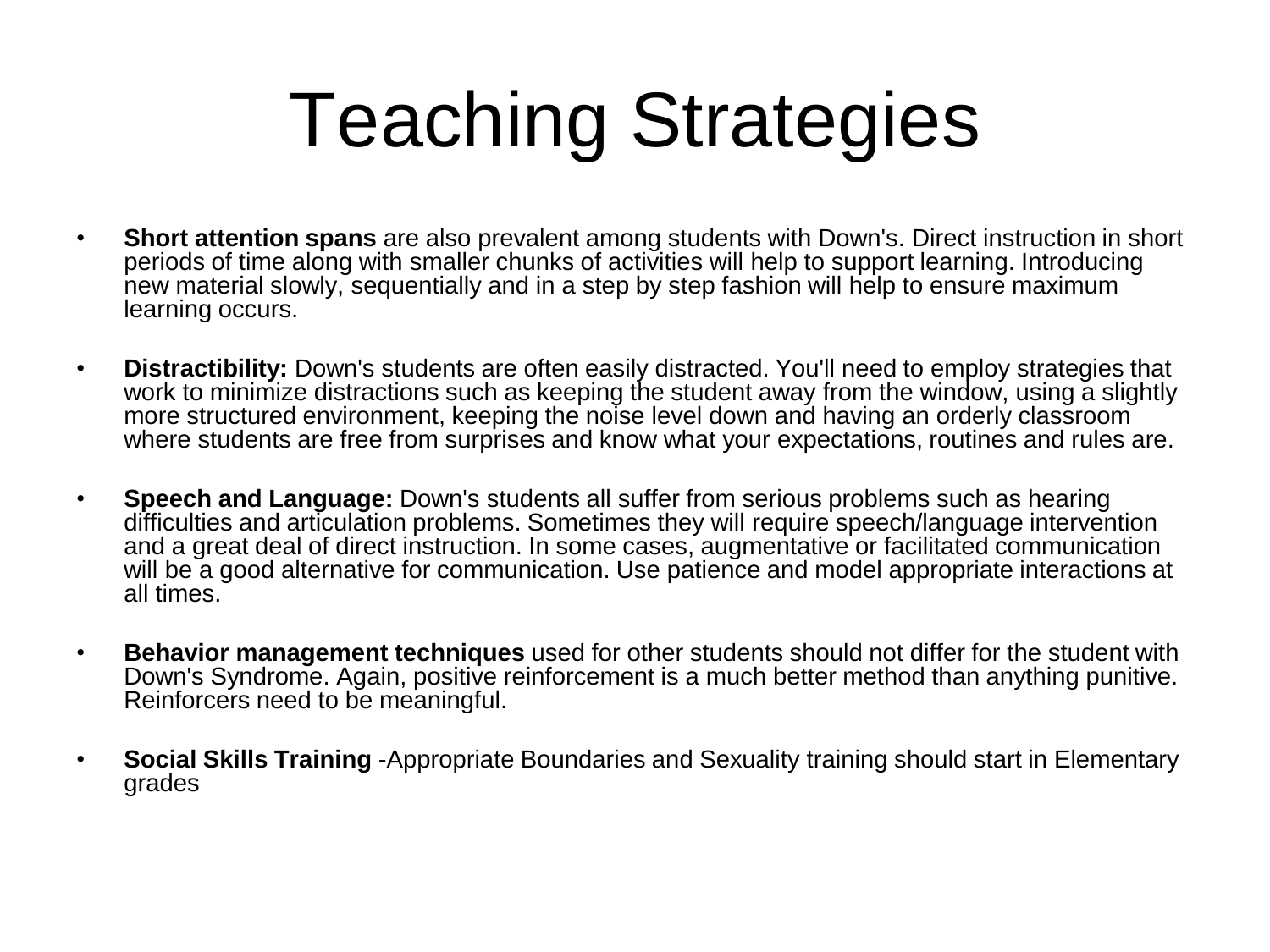# Things to keep in mind

- **\*** When behavior changes, escalates or new behaviors develop, think about pain or undiagnosed/untreated medical conditions first.
- Make sure the routine is consistent and predictable.
- $\dots$  **Make sure accommodations for special** communication needs are being addressed.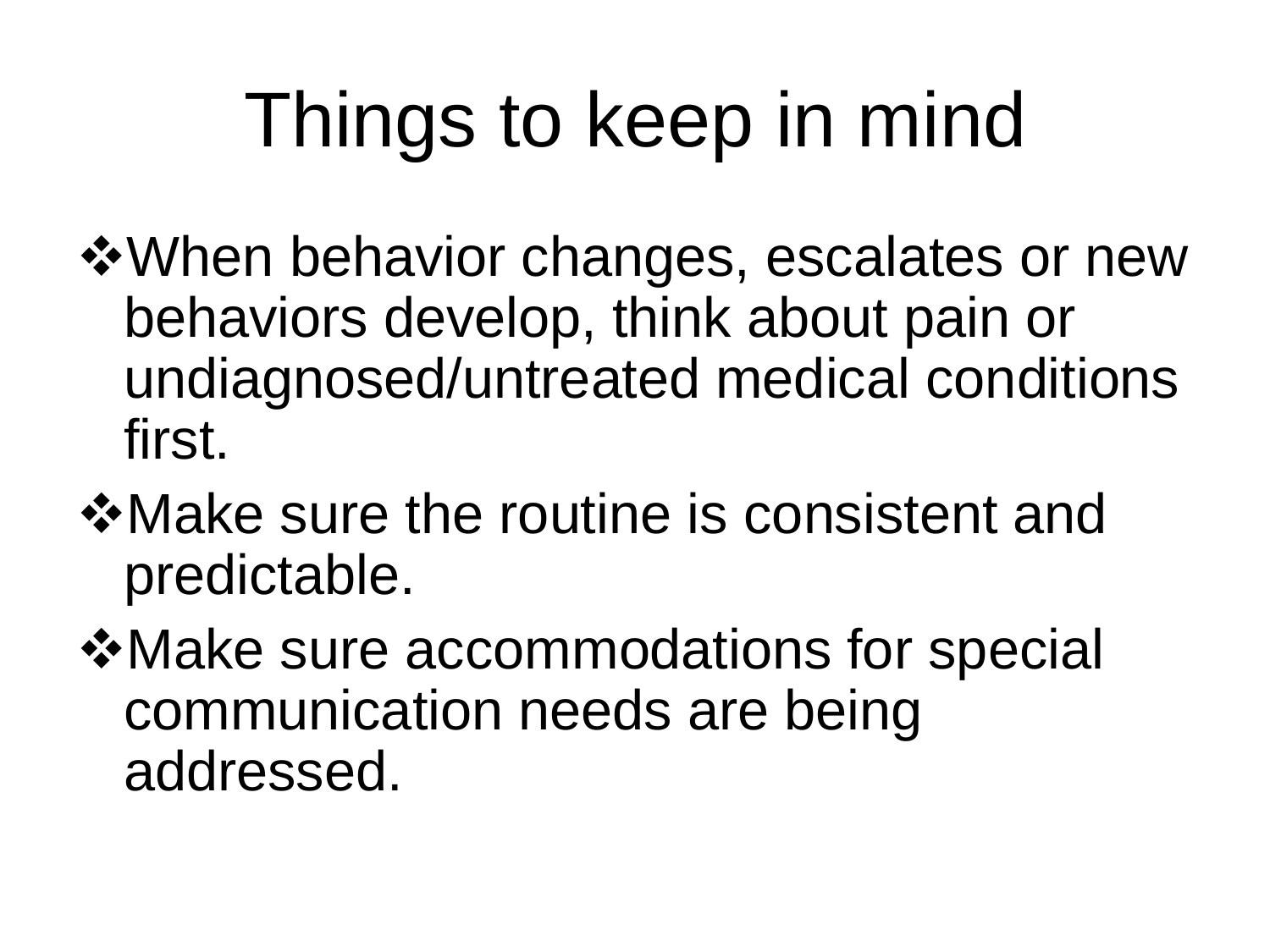#### Services Available

- Continuum of Care Project 925-2350
- NM SAFE Program 272-0285
- LINC-Library Information Network Center 272-3000
- CDD-Center for Development and Disability 272-3000
- PRO-Parents Reaching Out 247-0192
- DDSD-DOH 841-5000